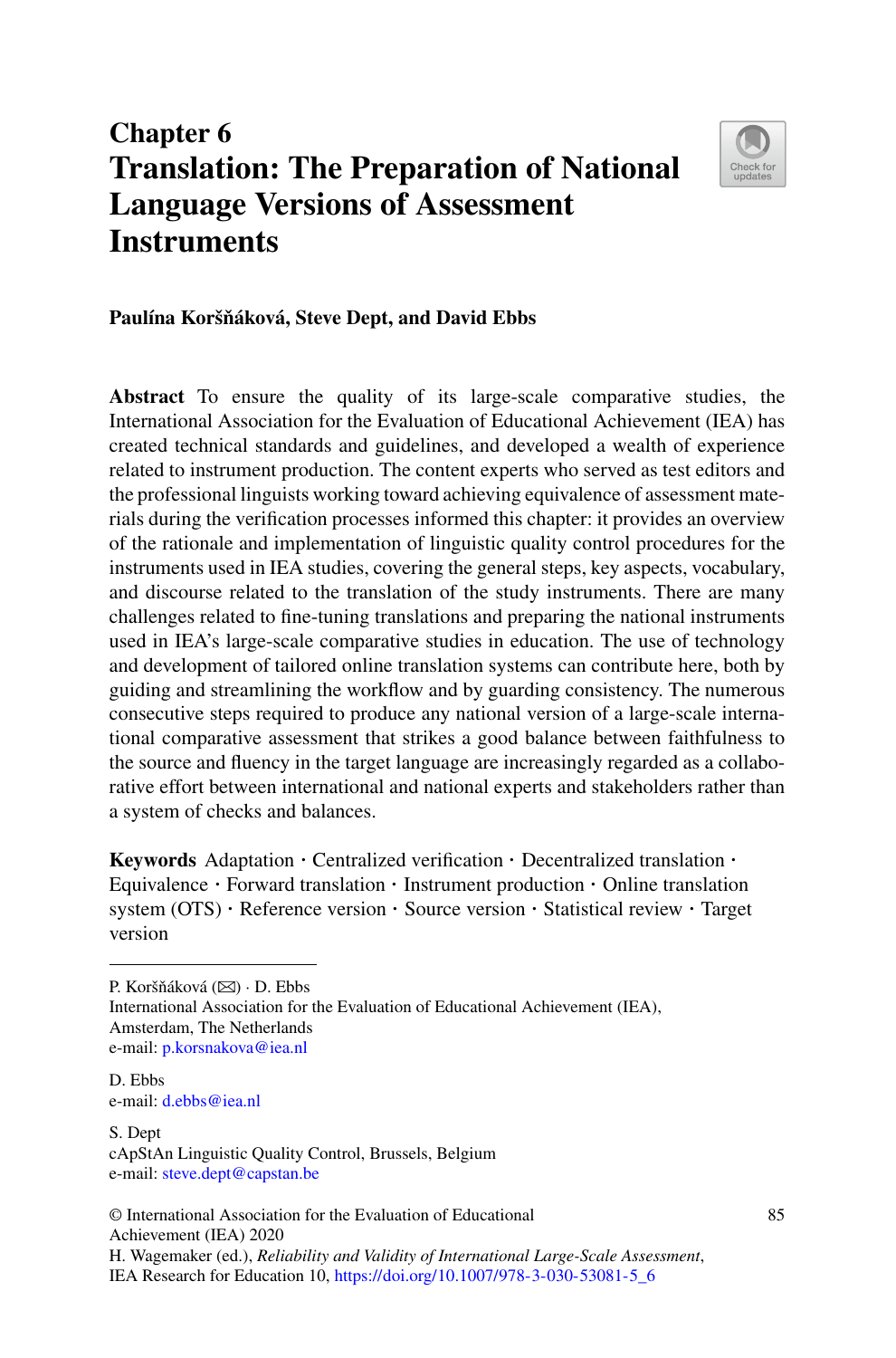## **6.1 Introduction**

Producing comparable national versions of the international source instruments<sup>[1](#page-1-0)</sup> is a key methodological issue in international comparative studies of learning outcomes such as those conducted by IEA. Once the validity and reliability of the international source version is established, procedures need be put in place to ensure linguistic equivalence of national versions with a view to collecting comparable data. As outlined in Chap. 2, the assessment landscape has changed considerably, not only in terms of the absolute numbers of participants (national and sub-national) but also in terms of their linguistic, ethnic, and cultural heterogeneity. In this chapter, our focus is on understanding the complexity of the issues as they relate to translation and the methodological response to this changing landscape.

English is a relatively concise Indo-European language with a simple grammatical and syntactic structure. A straightforward translation of a question into a language with a more complex structure may result in an increased reading load. When measuring education outcomes in, for example, mathematics or science, a fair translation should not increase reliance on reading proficiency. To achieve this level of fairness, a subtle alchemy of equivalence to the source version, fluency in the target language, and adaptations devised to maintain equivalence needs to be applied and monitored. Language components such as sentence length, quantifiers, direct speech, use of interrogatives, reference chains, active or passive voice, use of tenses, use of articles, idiomatic expressions, use of abbreviations, foreign words, or upper case may all need to be treated differently depending on the target language. For example, Slavonic languages do not use articles, in Chinese the context provides additional information, there is no upper case in Thai or in Arabic, there are more possible forms of address in Korean: all these elements have to be balanced so that comparability across language versions can be maximized.

## **6.2 Translation Related Developments in IEA Studies**

The first notes on translation in IEA studies can be found in the results of an international research project undertaken between 1959 and 1961 on educational achievements of thirteen-year-olds in twelve countries (Foshay [1962\)](#page-24-0). Although translation was of great concern for the participants, it was not the main focus of the study, so they agreed to leave to each participant the translation of the items into their own language. The most interesting feature of the recorded procedures followed in translating (mainly already existing tests originally developed in England, France, Germany, Israel, and the United States) into eight languages was the role of

<span id="page-1-0"></span><sup>&</sup>lt;sup>1</sup>Instruments here refers to the test and questionnaire items, including the test and questionnaire booklet covers, introductory texts, and any scripts read by test administrators. Other important assessment materials, such as manuals and scoring guides, are reviewed as part of the international quality control measures.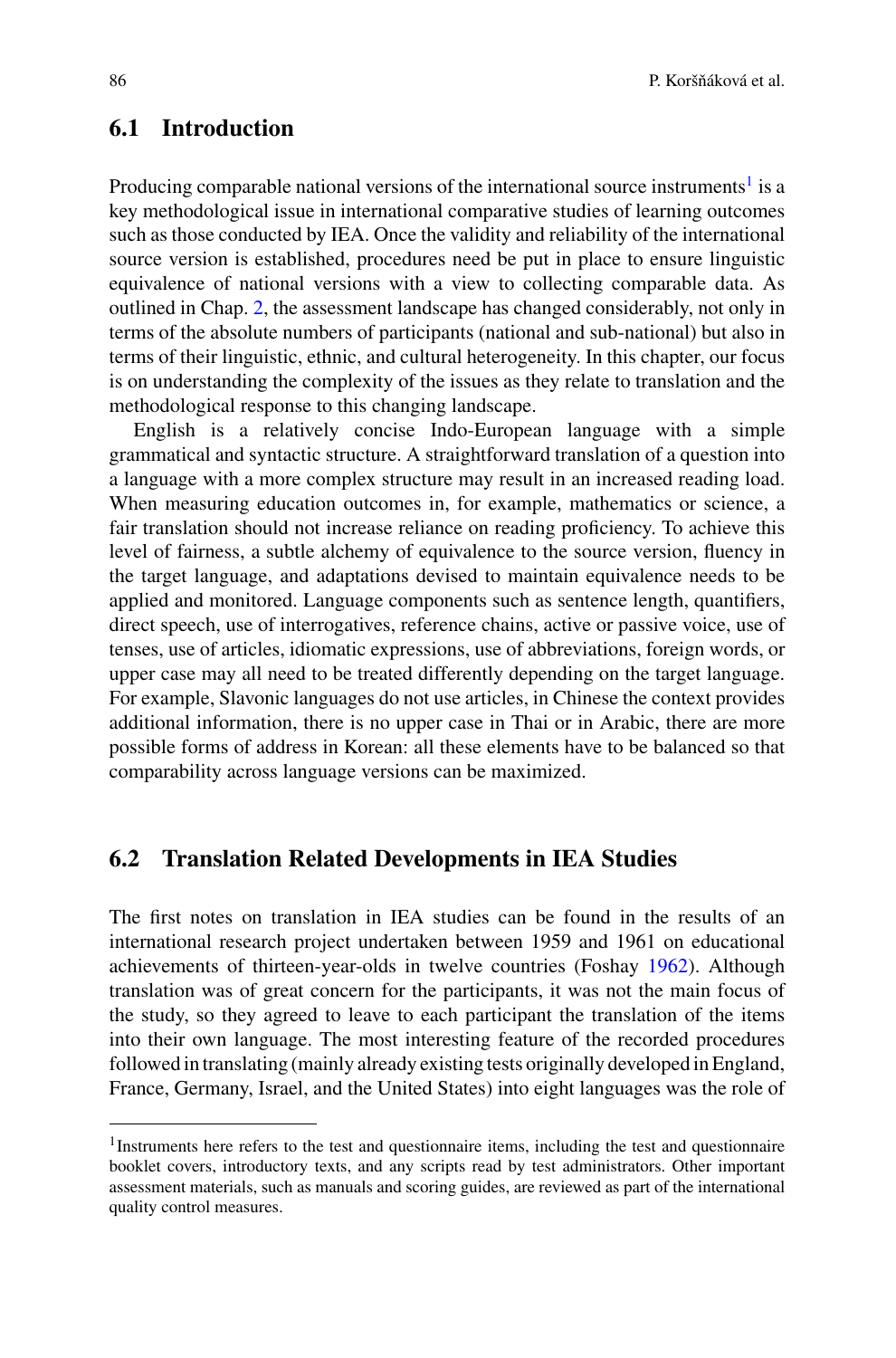a test editor, who reviewed any criticism and suggestions gathered through a pre-test (involving a small number of children in each country) and approved the test prior to its duplication and circulation, including approval of any alterations in the substance of items (such the change in units of measure to conform with the custom of the country). As expected, some difficulties in translation were found and reported, but these were "small in number and so scattered as to be insignificant" (Foshay [1962,](#page-24-0) p. 19), and there was no evidence that these would have influenced the national scores.

In the late 1960s and in 1970s, however, researchers began to realize that the operation of translating an assessment (or, as a matter of fact, any data collection instrument) into different languages, for use in different cultural contexts involved a cluster of challenges, each of which had implications on fairness and validity. Articles in the literature emerged claiming that translation and adaptation changes test difficulty to the extent that comparisons across language groups may have limited validity (Poortinga [1975,](#page-25-0) [1995\)](#page-25-1). As a consequence, linguistic quality control methods were introduced in the 1970s, mostly to check the linguistic quality and appropriateness of tests translated from English and, more importantly, their semantic equivalence versus the English source version.<sup>[2](#page-2-0)</sup>

IEA has implemented different translation procedures over time. Ferrer [\(2011\)](#page-24-1) highlighted three careful steps: (1) comparative curricular analysis, and creation of the conceptual frameworks and specification tables; (2) cooperative procedures like collaborative item development, and multiple discussion and review stages; and (3) rigorous procedures for (back) translation of the items into the different languages of the participating countries. The last step was in line with the initial focus on validation of the translated versions of the assessment through a back translation<sup>3</sup> procedure (Brislin [1970,](#page-23-0) [1976\)](#page-23-1). It should be noted, however, that Brislin pointed out the limitations of back translation.

With increasing interest and scrutiny in cross-national studies, IEA's Third International Mathematics and Science Study in 1995, embarking on a cyclical trend assessment that was to become known as the Trends in International Mathematics and Science Study (TIMSS), made ensuring the validity of translations a priority and commissioned in-depth research into translating achievement tests (Hambleton [1992\)](#page-24-2). With Hambleton's report as a guide, TIMSS 1995 established the basis for all IEA's translation procedures. To verify the translations, TIMSS 1995 relied on multiple forward translations, translation review by bilingual judges (translation verifiers), and, due to concerns about the limitations of a back translation approach, a final statistical review. Reasons for not using back translation include the resources needed for back translation and the concern that flaws in the translation can be missed if the back translator creates a high quality English back translation from a

<span id="page-2-1"></span><span id="page-2-0"></span><sup>&</sup>lt;sup>2</sup>In this chapter, the term "source version" systematically refers to the language version from which the materials are translated into other languages, resulting in "target versions." The source language is the language of the source version; the target language is the language of a specific target version. 3Back translation is a three-step procedure. The test is translated from English into the target

language; a different translator translates that version back into English, and finally an Englishspeaking person compares the original test with the back-translation (see Hambleton [1992\)](#page-24-2).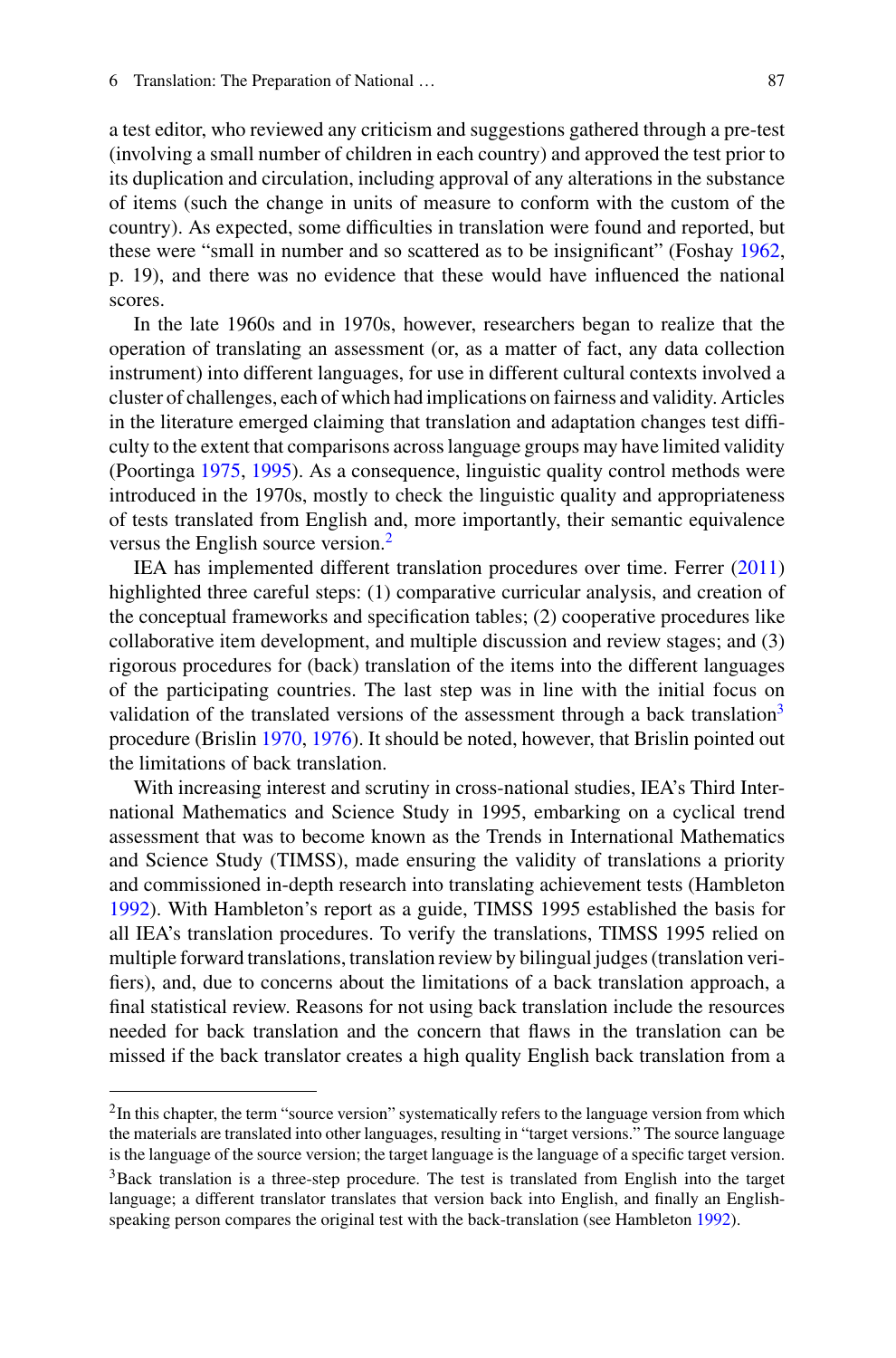poor quality initial translation, thus resulting in a non-equivalent translated national version (Hambleton [1992\)](#page-24-2). Thus, back translation was not used in TIMSS 1995 (Maxwell [1996\)](#page-25-2) nor in any later IEA study.

## **6.3 Standards and Generalized Stages of Instrument Production**

In IEA's technical standards (Martin et al. [1999\)](#page-25-3), the task of translating and verifying translations is mentioned under standards for developing data collection instruments. In addition, when discussing standards for developing a quality assurance program, Martin et al. [\(1999\)](#page-25-3) acknowledged that IEA studies depend on accurate translation of materials (e.g., tests, questionnaires, and manuals) from the source version (usually English) into the target languages of participating countries. Consequently, IEA makes every attempt to verify the accuracy of these translations and ensure that the survey instruments in target languages conform to the international standard, and that "no bias has been introduced into survey instruments by the translation process" (Martin et al. [1999,](#page-25-3) p. 27).

Verification of the translations of instruments into the different languages of the participating countries is seen as a measure ensuring that the translated instruments will provide comparable data across countries and cultures, or more concretely "that the meaning and difficulty level of the items have not changed from the international version" (Martin et al. [1999,](#page-25-3) p. 32). The standard is set as follows: "When translating test items or modifying them for cultural adaptation, the following must remain the same as the international version: the meaning of the question; the reading level of the text; the difficulty of the item; and the likelihood of another possible correct answer for the test item" (Martin et al. [1999,](#page-25-3) p. 43). In addition, verification is supposed to keep the cultural differences to a minimum, and retain the meaning and content of the questionnaire items through translation.

The survey operations documentation provides guidelines and other materials for the participating countries that describe the translation and cultural adaptation procedures, the process for translation verification, and serve as a means to record any deviation in vocabulary, meaning, or item layout. During translation and adaptation, participants can submit their adaptations to the international study center (ISC) for approval. Upon completion of the translation and prior to finalizing and using the instruments, countries submit their translations to the ISC for verification of the translations and adaptations of the tests and questionnaires. Professional translators also assess the overall layout of the instruments: "[t]he professional translator should compare each translated item with the international version and document the differences from the international version" (Martin et al. [1999,](#page-25-3) p. 44).

After the completion of the verification, the national center receives the feedback and addresses the deviations (e.g., incorrect ordering of response options in a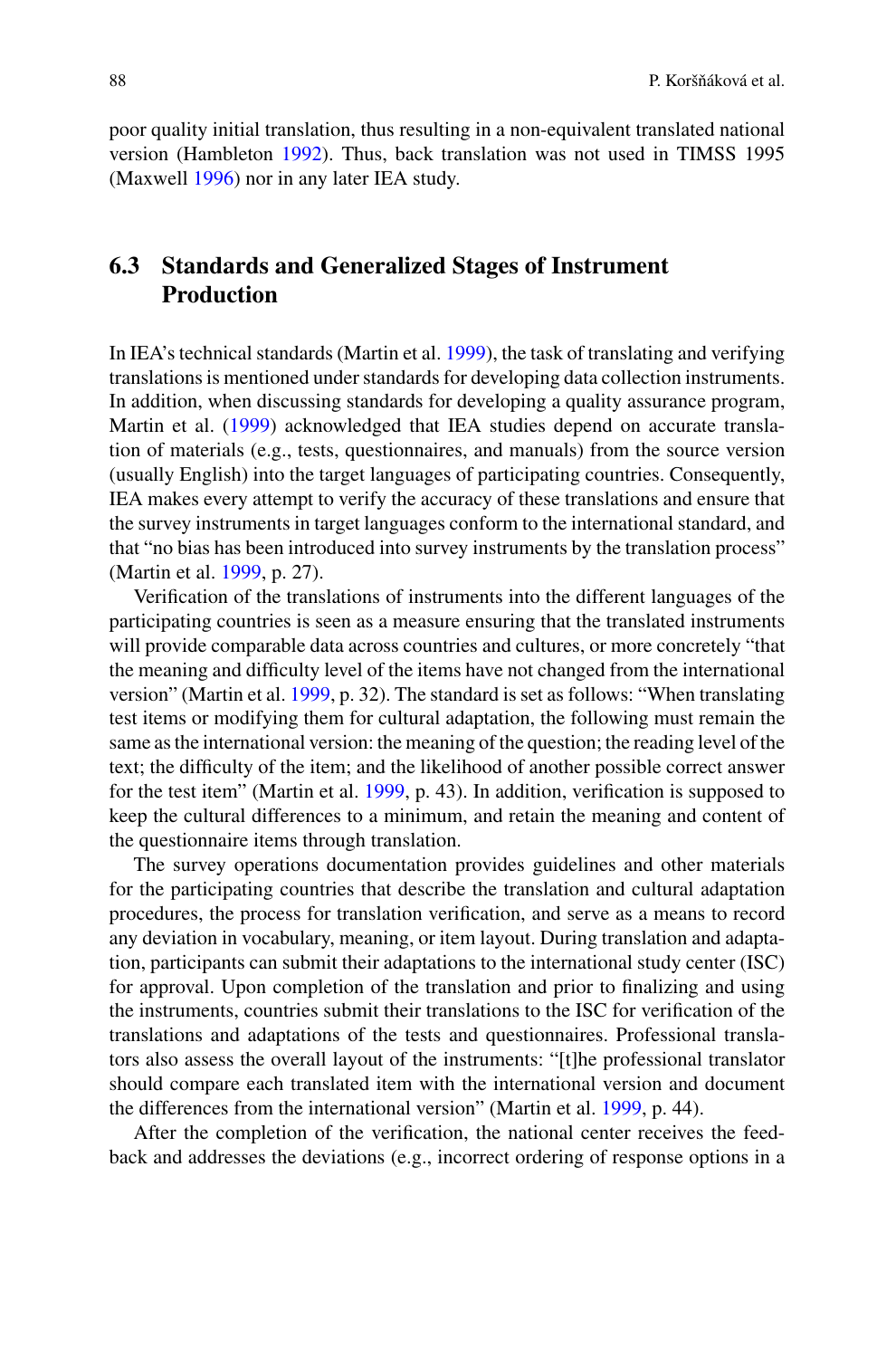multiple-choice item, mislabeling of a graph that is essential to a solution, or an incorrect translation of a test question that renders it no longer answerable or indicates the answer to the question).

While this chapter provides a simplified overview of the process of securing high quality translations (Fig.  $6.1$ ), determining and conveying what this process actually aims to achieve is a far more complex endeavor.

In the standards, field testing is (among its other benefits) seen as a way to produce the item statistics that can detect and reveal errors in the translation and/or adaptation processes that were not corrected during the verification process and check on any flaws in the test items. Through the use of item statistics from the field test, items may be either discarded or revised and corrected, minimizing the possibility of translation errors in final versions of the test instruments.

While some problems arising from the translations of the English versions of attitudinal and value statements in the questionnaire scales were already noted in relation to the First International Mathematics Study (FIMS; Ainley et al. [2011\)](#page-23-2), few further details were provided. Van de Vijver et al. [\(2017\)](#page-25-4) conducted some further analyses using IEA data that indicate that part of the problems attributed to translations could be related to response styles and cultural differences rather than translation errors.



<span id="page-4-0"></span>**Fig. 6.1** Generalized and simplified stages of instrument production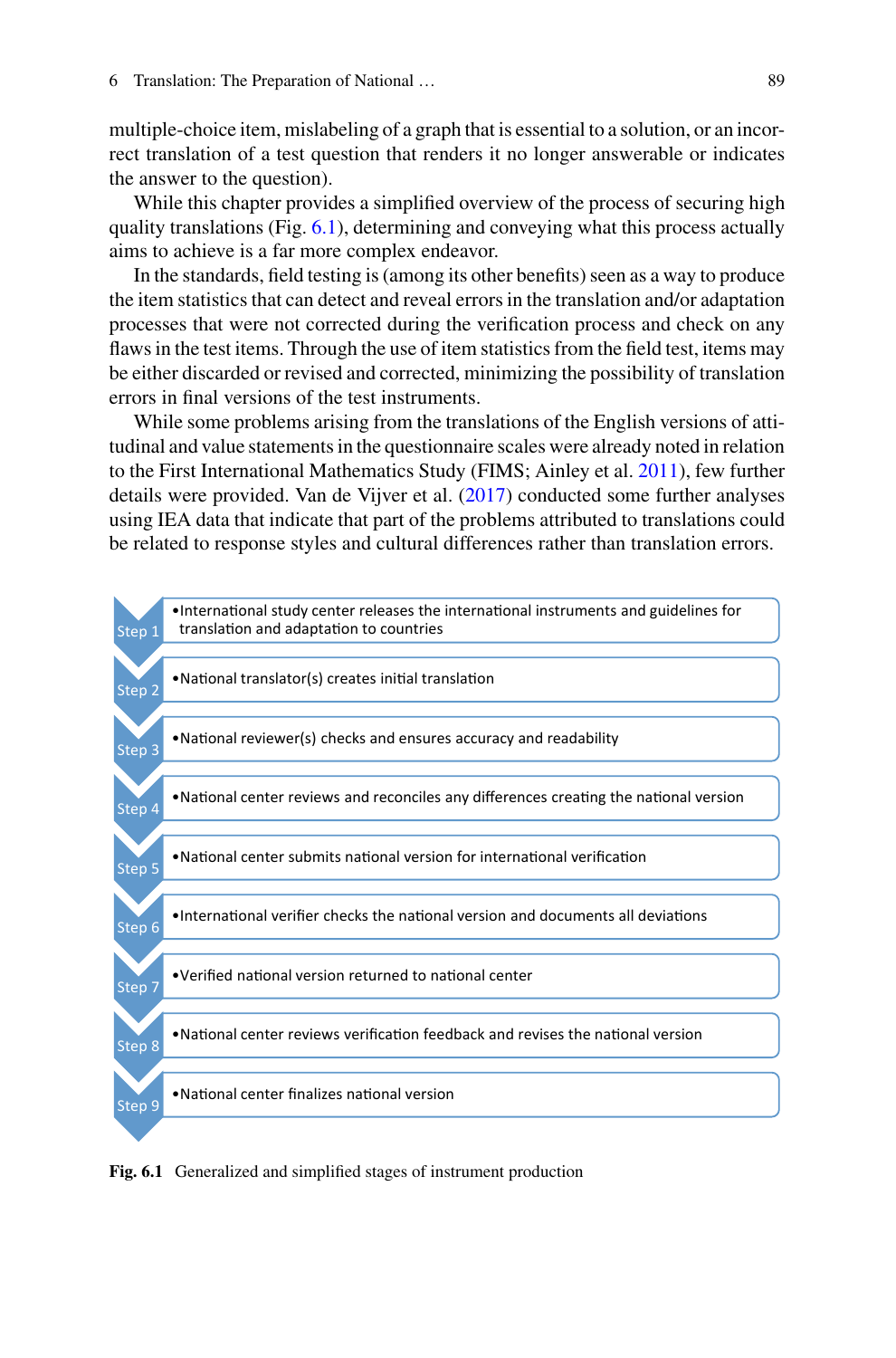# **6.4 Source Version and Reference Version**

Nowadays, in international large-scale assessments (ILSAs), it is widely accepted that there is an international source version that creates a base for development of national instruments. In IEA studies, this is crafted in a collaborative effort by nonnative and native speakers of the source language, which is English. By the time that this source version is ready for translation, it has been through a number of revisions, piloted, and/or gone through one or several rounds of cognitive pre-testing. By the time the source version is released for translation, it is regarded as a mature draft of the data collection instrument.

In this context, translation can be viewed as an attempt to mirror the source version in the target languages, under the assumption that the highest degree of faithfulness to the source version will be conducive to the highest degree of functional equivalence. If the quantity and quality of the information present in the source version is scrupulously echoed in the target version, the translated instrument should function the same way as the original. This, however, is not a given: Hambleton and Patsula [\(1999\)](#page-24-3) and Hambleton [\(2002\)](#page-24-4) described some common myths in what they refer to as test adaptation.

#### <span id="page-5-0"></span>*6.4.1 Terms Used: Translation Versus Adaptation*

It should be noted that authoritative authors propose different definitions of "test translation" and "test adaptation." They share the view that the term "translation" is too narrow to capture the scope of the challenges that need to be addressed when producing multiple versions of assessment instruments while considering the objectives of functional equivalence and cross-linguistic comparability. Joldersma [\(2004\)](#page-25-5) deemed the term "translation" too restrictive to describe the process of culturally adjusting a test rather than just translating it literally. Hambleton et al. [\(2005\)](#page-24-5) suggested that the term "test adaptation" is preferable. Harkness [\(2003,](#page-24-6) [2007\)](#page-24-7) and Iliescu [\(2017\)](#page-24-8) regarded test translation as a subset of test adaptation. Iliescu [\(2017\)](#page-24-8) explained that test translation is linguistically driven (content over intent), while test adaptation is validity-driven (intent over content), and this is certainly a workable distinction. In this chapter, however, we shall use the term translation in a broad sense and adaptation in a narrower sense, because we view the latter as an integral part of translation process.

The aim of a test translation should be to minimize the effect of language, culture, or local context on test difficulty. A straightforward translation process would not ensure this fairness. To prevent a given target population or culture being placed at an advantage or a disadvantage, it is necessary to deviate from the source version to some extent. If, for example, a general text contains references to July and August as summer months, the translator will need to consider whether, for countries in the southern hemisphere, it would be preferable to keep July and August but refer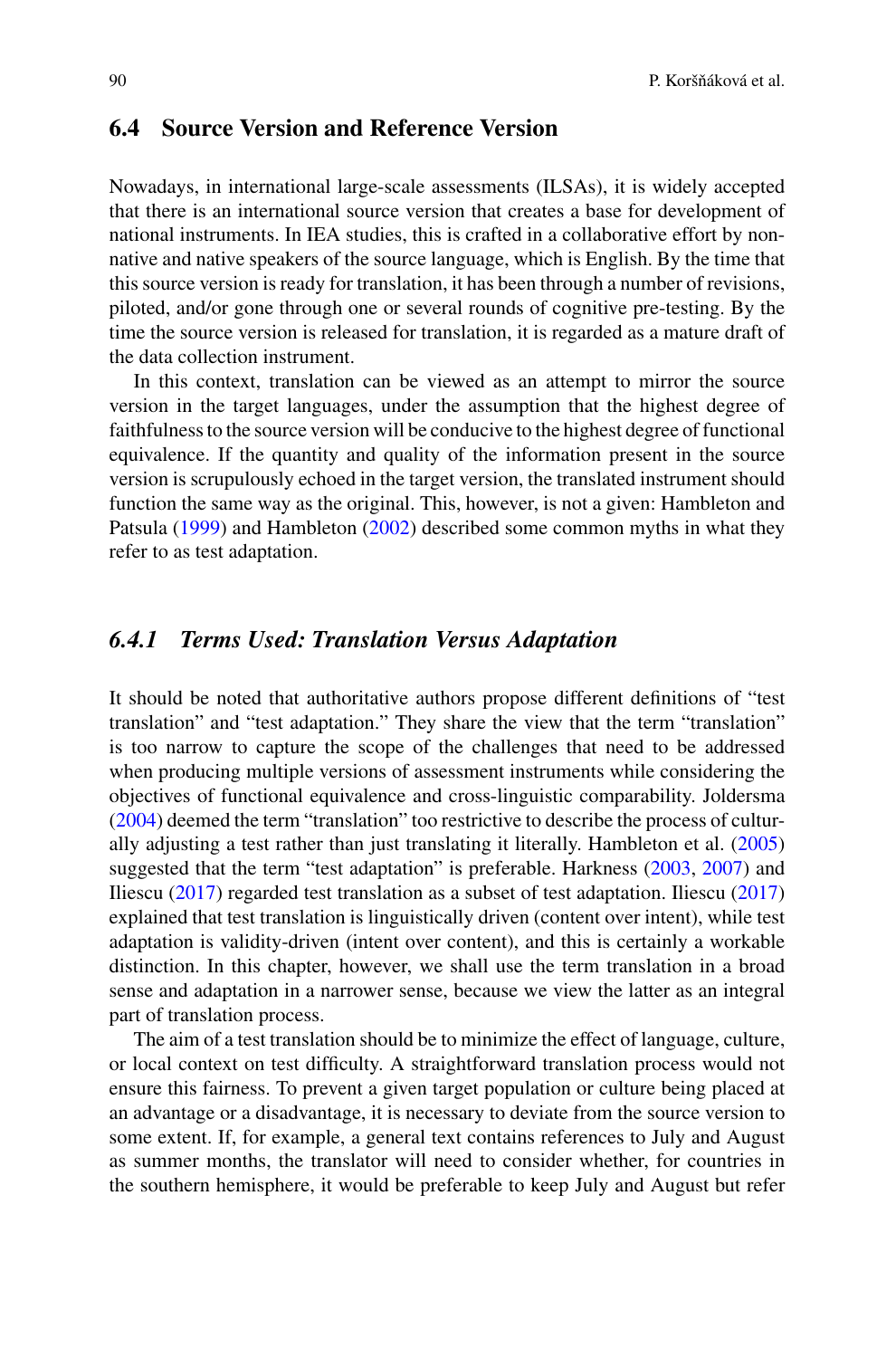to them as winter months; to change July and August to January and February; or to translate literally and explain in a note that this text refers to the northern hemisphere. In this light, we use the following working definition for adaptation, used by the Organisation for Economic Co-operation and Development (OECD) in its Programme for International Student Assessment (PISA):

An adaptation is an intentional deviation from the source version(s) made for cultural reasons or to conform to local usage (OECD [2016,](#page-25-6) p. 3)

An adaptation is needed when there is a risk that respondents would be (dis)advantaged if a straightforward translation were used. While general guidelines for test translation may prescribe that each translated item should examine the same skills and invoke the same cognitive processes as the source version, while being culturally appropriate within the target country, this is a tall order. One of the myths described in Hambleton [\(2002\)](#page-24-4) is that "translators are capable of finding flaws in a test adaptation."

No honest linguist or psychometrician can claim that the combination of a robust translation design and an expert translation verification will ensure that items examine the same skills or elicit the same cognitive processes in the source version and in the target versions. However, IEA procedures have been established to maximize comparability and ensure that the most egregious errors or misunderstandings are avoided.

In comparative assessments, cross-linguistic, cross-national, and cross-cultural equivalence is not only an objective but also a fundamental requirement without which the whole notion of quantitative cross-cultural comparison is invalidated (Dept et al. [2017\)](#page-23-3). Even in translations produced by the most experienced professionals, verified by local subject matter experts, by teachers, and by trained reviewers, readers may still observe language-driven meaning shifts and/or culture-driven perception shifts. While dictionaries may provide a direct equivalent for the word "coffee" in most languages, the cultural context will lead to a different semantic loading: it is hardly possible to sip on an Italian coffee for half an hour and it would not be safe to gulp down a mug of American coffee in four seconds (Eco [2003\)](#page-24-9).<sup>[4](#page-6-0)</sup>

The concept of "mother tongue" translates as "father tongue" in some languages, and as "language of the ancestors" or "language of the fatherland" in others, with all the different connotations that this implies (Banks [2006\)](#page-23-4).

Therefore, maximizing cross-language and cross-cultural comparability is a subtle balancing exercise, whereby (1) different players work together to strive for a balance between faithfulness to the source version and fluency in the target version; and (2) at the test and questionnaire design stage, it is desirable to identify concepts, terms, or contextual elements that will need to be adapted for which an intentional deviation is required or desirable to maintain equivalence, while a literal translation might jeopardize this equivalence.

<span id="page-6-0"></span><sup>4</sup>The example taken from Umberto Eco's *Experiences in translation* illustrates the challenge of semantic portability in general and is not related to IEA assessments.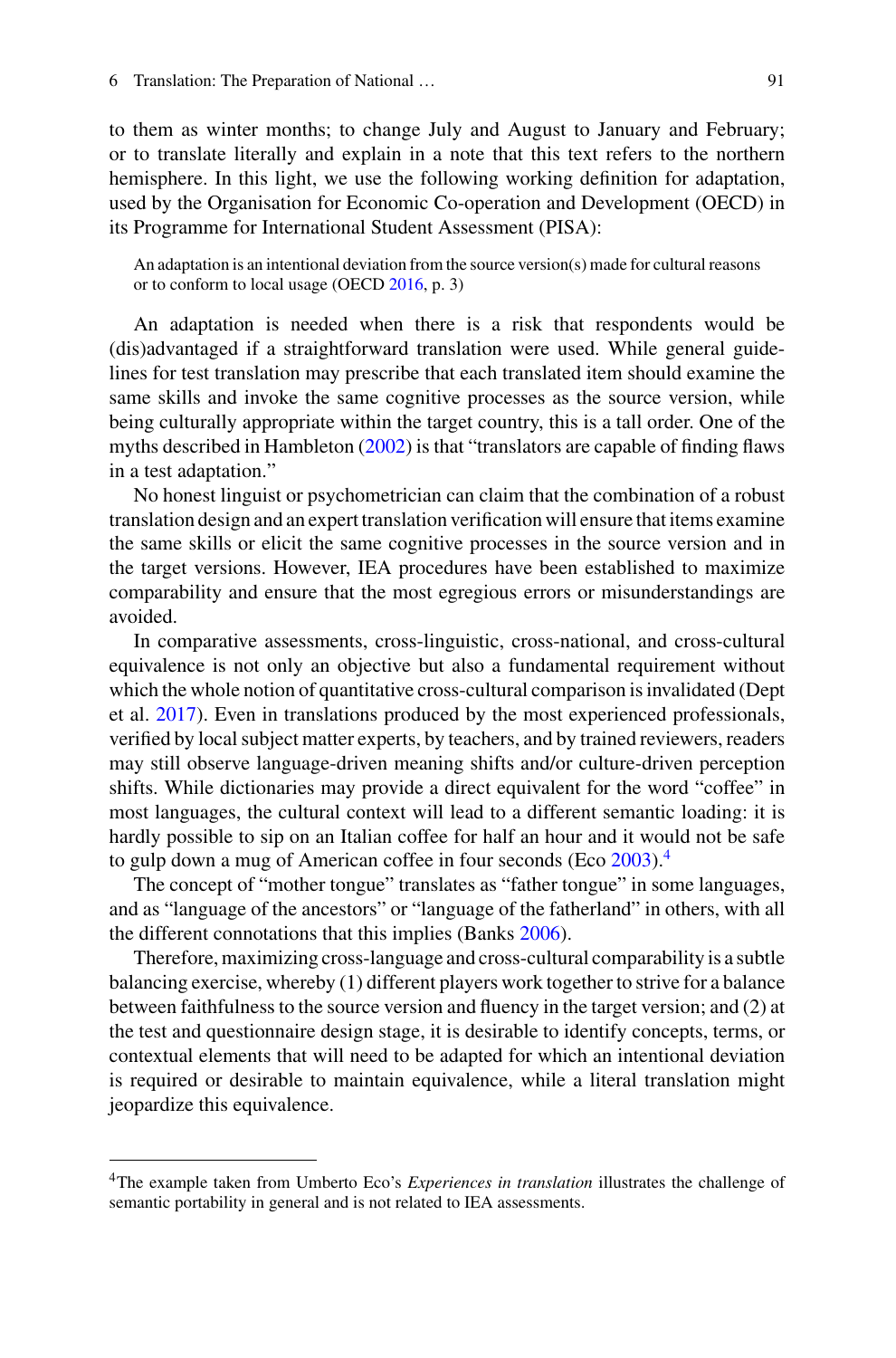## *6.4.2 Collaborative Efforts*

In parallel with the growth in awareness as outlined in the previous section, IEA studies like TIMSS (see Fig. [6.2\)](#page-7-0) and the Progress in International Reading Literacy Study (PIRLS; see Fig. [6.3\)](#page-8-0) also accommodate a growing number of participating countries, and, even more importantly, a growing number of the national sets for verification, exceeding the number of participating countries. The latter shows that implementation of IEA assessments at the national level became more inclusive of different language minorities. It is important to point out that for the number of languages listed, all versions of a language (e.g., English) are combined and counted as one language, making the number of languages lower than the number of the countries involved. The different versions of a language (e.g., British English, American English, and Australian English) are accounted for in the number of verified national sets.

As in every translation procedure, the quality of the professionals who are involved in the process is one of the key determinants of a high quality result (Iliescu [2017\)](#page-24-8). Considering that the majority of ILSAs (and IEA studies are no exception) have adopted a decentralized translation approach whereby national research centers are responsible for the translation of assessment instruments into their language(s) of instruction, it is important to agree on as many procedural aspects as possible to reduce disparities. Different national study centers (NSCs) may have different approaches to translation: some may outsource the translation to language service providers, while others will produce the translation in-house with more involvement of subject matter experts than professional linguists. With a view to keeping the



<span id="page-7-0"></span>**Fig. 6.2** Number of education systems, languages, and verified national sets involved in each cycle of the TIMSS grade 4 from 1995 to 2019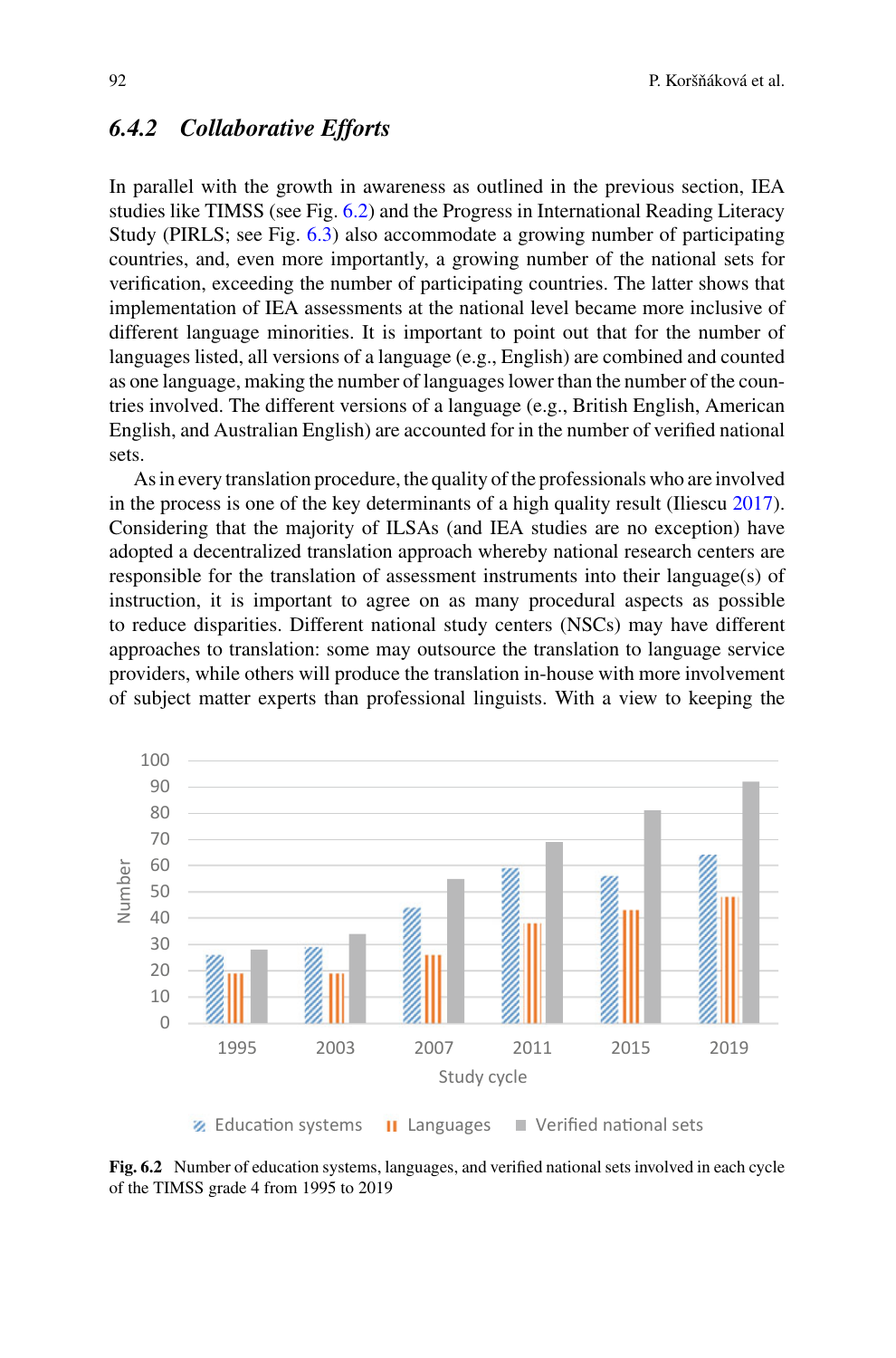

<span id="page-8-0"></span>**Fig. 6.3** Number of education systems, languages, and verified national sets involved in each cycle of the PIRLS from 2001 to 2016

"translator effect" in check, IEA prepares comprehensive translation and adaptation guidelines for the different instruments and tools and offers extensive technical support to NSCs during the translation and adaptation process.

While working on translations, some countries engage in collaborative efforts, like producing jointly translated instruments or sharing translations. These efforts improve quality (more faithful and fluent target versions of instruments), because such translations undergo additional reviews and the collaboration involves discussions that can reveal differences in understanding and facilitate clarification.

As the studies developed, IEA has engaged in additional efforts. In TIMSS 2007, Arabic became the largest linguistic community; IEA therefore prepared an Arabic reference version of the international instruments for Middle East and North African countries (which was based on the international source version and prepared after its release), providing Arabic-speaking countries with an initial translation of the instruments that could be easily adapted or used as a starting point for creating their national instruments. IEA oversaw and managed the collaborative process of creating the Arabic reference version in cooperation with cApStAn (an independent linguistic quality control agency in Brussels, Belgium) and staff at the TIMSS & PIRLS International Study Center at Boston College in the United States.

The process of creating the Arabic reference version began with the creation of an initial translation produced by a skilled team of translators from different Arabicspeaking countries. Following the IEA translation and adaptation guidelines, each translator produced a separate translation that a reviewer checked and compared against the other translations. The reviewer selected the best translation from the translators for use in the Arabic reference version. Upon completion of the translation, a panel of experts with experience and knowledge of school subjects at the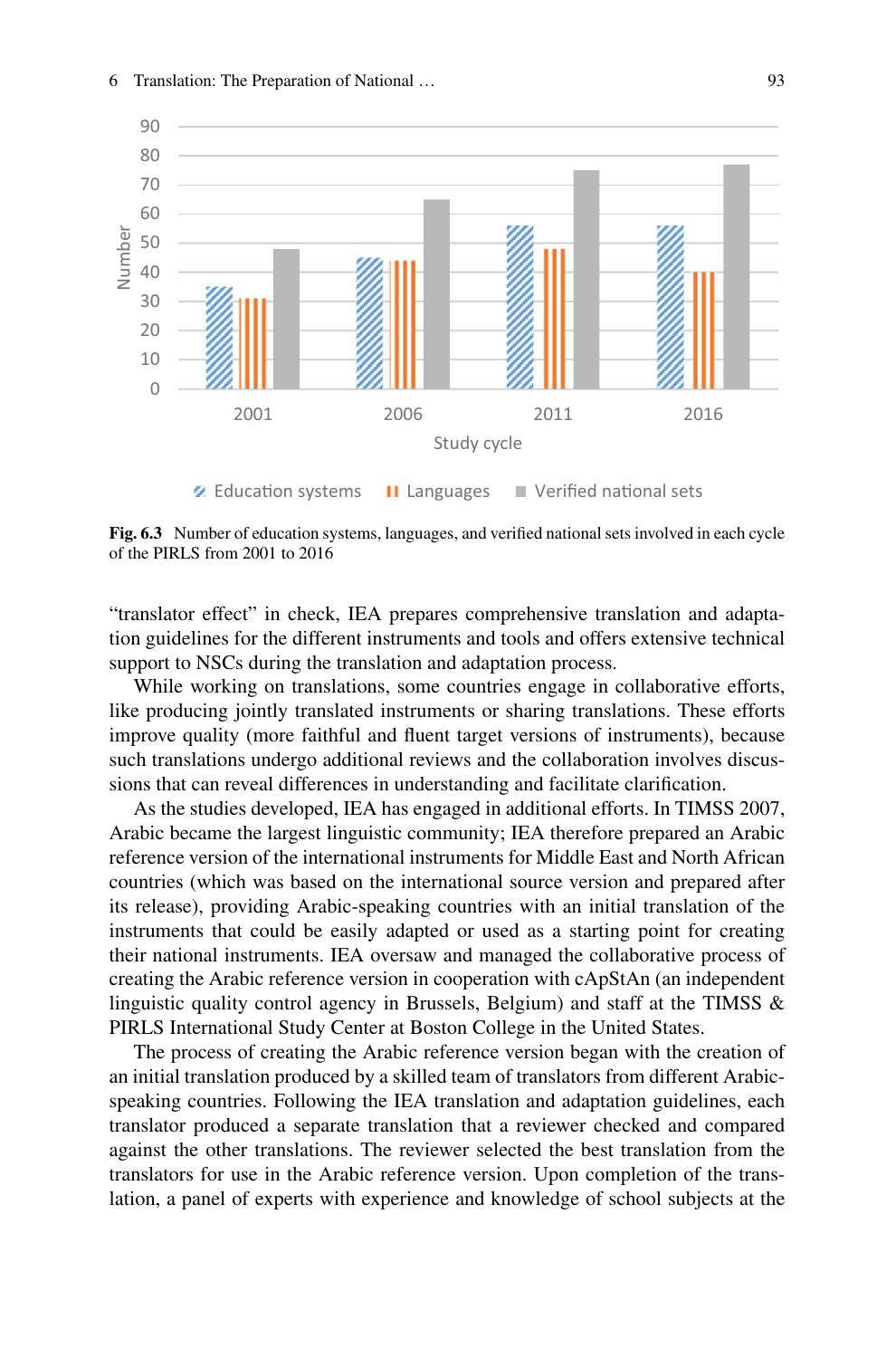target grades reviewed the translation. In addition to reviewing the translation, the experts checked the consistency and correctness of terminology and commented on possible translation and adaptation issues. Based on the feedback from the experts, the translation underwent further revisions. Then the revised translation was sent to the TIMSS & PIRLS International Study Center for production of the instruments to be released to the countries (For an example of the overall translation and translation verification procedures in TIMSS 2015, please refer to Ebbs and Korsnakova [2016\)](#page-24-10).

### **6.5 Translation and Adaptation**

As indicated earlier in this chapter, we use the term translation in its broadest sense and with full awareness of the limitations of literal translations. Nevertheless, using different scripts, implementing spelling reforms, working within the grammatical constraints of the target language, and trying to achieve a subtle balance between faithfulness to the source and fluency in the target language can all reasonably be regarded as the remit of a trained professional translator. Conversely, determining which intentional deviations are acceptable, desirable, required, or ruled out should be regarded as the remit of the test authors. The latter may, of course, seek advice from cultural brokers and subject matter experts in the target culture or language. In this context, the working definition we have adopted here for adaptation (see Sect. [6.4.1\)](#page-5-0) is relevant in the context of IEA assessments.

In its international studies, IEA prepares guidelines for the adaptation of test instruments and questionnaires, in which the focus is on clear prescriptions about adaptations that are required, desirable, acceptable, and/or ruled out.

The following general information is based on the guidelines for IEA studies. It aligns with the most recently published chapters on translation and verification for the completed studies (see, e.g., Malak et al. [2011;](#page-25-7) Noveanu et al. [2018;](#page-25-8) Yu and Ebbs [2012\)](#page-25-9).

The two distinct steps within the production of national instruments (translation and review) at the participating countries level are designed to build up the comparability as well as linguistic quality of the national instruments. When translating (and adapting) the study instruments, NSCs are advised to pay attention to the following:

- finding words/terms and phrases in the target language that are equivalent to those in the international version;
- ensuring that the essential meaning of the text and reading level do not change;
- ensuring that the difficulty level of the items does not change;
- ensuring correspondence between text in the stem/passage and the items;
- ensuring that national adaptations are made appropriately; and
- ensuring changes in layout due to translation are minimized.

When NSCs review their translations, they are advised to use the following guidelines to evaluate the quality of their national translations: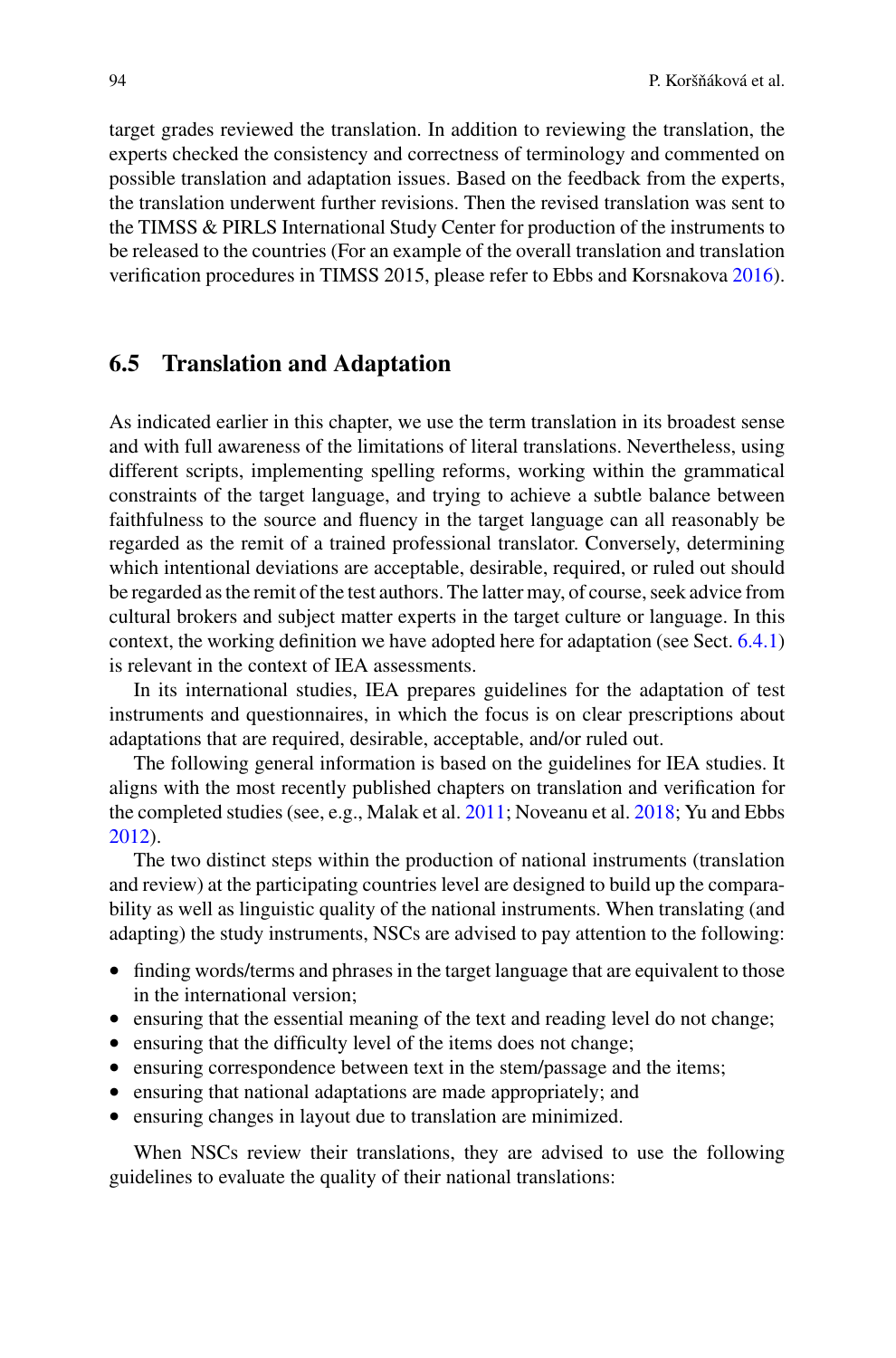- 6 Translation: The Preparation of National … 95
- the translated texts should have the same register (language level and degree of formality) as the source texts; if using the same register could be perceived as inappropriate in the target culture, then the register needs to be adapted and this needs to be documented;
- the translated texts should have correct grammar and usage (e.g., subject/verb agreement, prepositions, or verb tenses);
- the translated texts should not clarify or remove text from the source text and should not add more information;
- the translated text should use equivalent social, political, and historical terminology appropriate in the target language;
- the translated texts should have equivalent qualifiers and modifiers appropriate for the target language;
- idiomatic expressions should be translated appropriately, not necessarily word for word; and
- spelling, punctuation, and capitalization in the target texts should be appropriate for the target language and the country's national context.

For assessment materials, some words or phrases might need to be adapted in order to ensure that the students are not faced with unfamiliar concepts, terms, or expressions. Common examples include reference to the working week, units of measurement, and expression of time. For questionnaires, some words and phrases require adaptation to the country specific context. To aid NSCs in identifying the words and phrases requiring adaptation, the text is placed in carets (angle brackets) in the international source version. Examples of such required (sometimes referred to as forced, obligatory, or compulsory) adaptations are < language of test >, < target  $grade$  >, and < country >.

Examples of acceptable adaptations include: fictional names of people and places that can be changed to other fictional names; measurement units that can be changed from imperial to metric or vice versa with correct conversions/numerical calculations (e.g., 3000 feet to 900 m); time notation (e.g., 2:00 p.m. to 14:00); the names of political institutions (e.g., parliament to congress) or representatives that may need to be adopted to the local context; and the names of school grades (fourth grade to year 5), programs, or education levels.

The above examples of adaptation illustrate the requirement to conform to local context and usage as necessary. However, it is useful to note that, in international assessment instruments, there should also be a requirement to deviate from the international source version each time a straightforward, correct translation is likely to put the respondent at an advantage or at a disadvantage. If a well-crafted, linguistically equivalent translation elicits different response strategies, test designers should consider adapting the translation to approach functional equivalence. For contextual questionnaires, where the notion of advantage or disadvantage does not apply, deviations from the international source version need to be considered when a straightforward translation is likely to introduce a perception shift and could affect response patterns.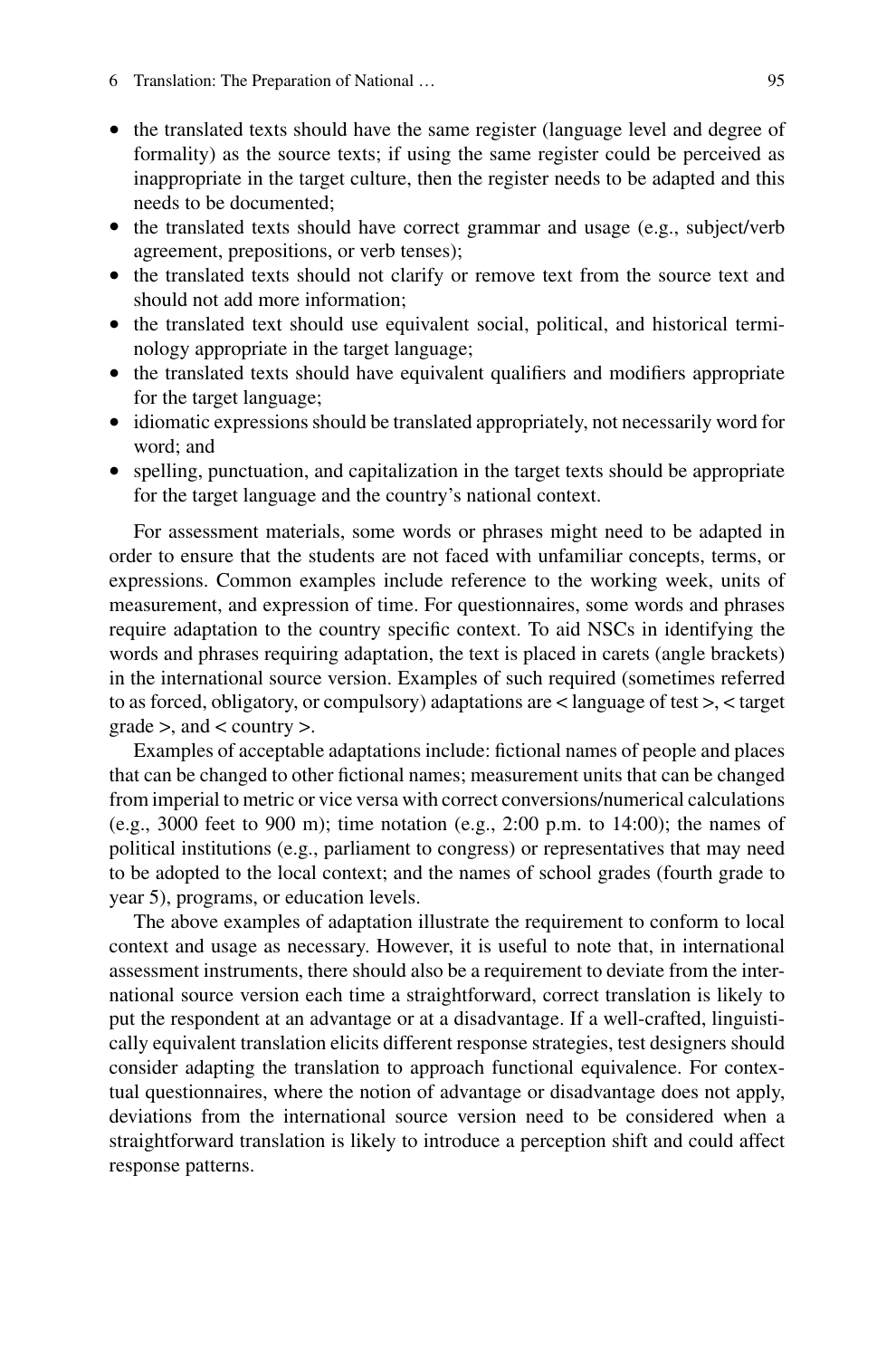In this sense, a reference to a student's boyfriend or girlfriend may become a more potent distractor in a predominantly Muslim country, for example. If this can be adapted to the student's cousin or niece without changing the information needed to respond to the question, this may be a desirable adaptation.

Likewise, if a country proposes to use a music instrument as  $a <$  country-specific wealth indicator > , there needs to be a clear assessment establishing how owning a music instrument is a socioeconomic status marker or if the term "wealth" could have been perceived as "cultural wealth" rather than "economic wealth," leading the translation to assume a different underlying construct.

#### **6.6 Decentralized Translations and Adaptations**

IEA studies have adopted the decentralized approach where the NSCs are responsible for translating and adapting the instruments into their language(s) of instruction. To aid the NSCs, the ISC always releases documents and manuals intended to guide NSCs through the processes and procedures of instrument preparation. Activities covered in the documents include:

- translating and/or adapting the study instruments;
- documenting national adaptations made to the study instruments;
- international verifications (translation, adaptation and layout); and
- finalizing the national instruments for administration.

For the process of translating and adapting the study instruments, the advice given to NSCs of early IEA studies was to have multiple translators create translation that would be consolidated into a single version by the NSC. Over the years, the advice has evolved to the use of at least one translator and one reviewer per language. The recommended criteria for the translator(s) and reviewer(s) are (see Ebbs and Friedman [2015;](#page-23-5) Ebbs and Wry [2017;](#page-24-11) Malak et al. [2011;](#page-25-7) Noveanu et al. [2018;](#page-25-8) Yu and Ebbs [2012\)](#page-25-9):

- [an] excellent knowledge of English;
- [an] excellent knowledge of the target language;
- experience of the country's cultural context;
- [a familiarity with survey instruments], preferably at the level of the target grade; and, if possible,
- experience in working with students in the target grade.

The translator creates the initial national version by translating and adapting the international study instrument according to the translation and adaptation guidelines provided by the ISC. If an NSC uses more than one translator to create multiple translations of a single language version, it is the NSC's responsibility to review the translations, reconcile the differences, and produce a single version of the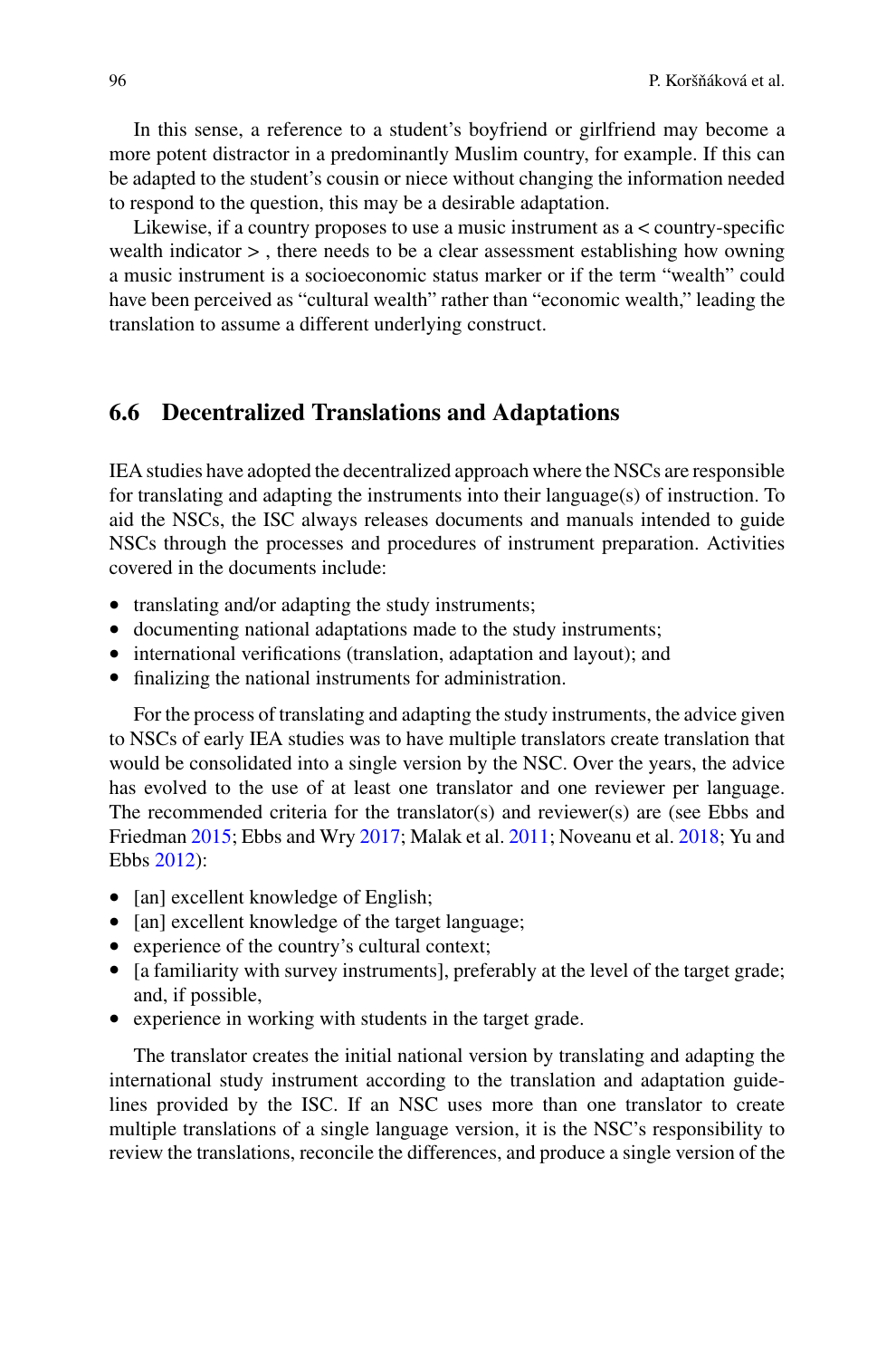instruments in that language. Upon completion of the initial national version, the reviewer proofreads and checks that the translation is of high quality, accurate, and at an appropriate level for the target population. If an NSC uses more than one reviewer, the NSC is responsible for reviewing all feedback from the reviewers and ensuring the consistent implementation of any suggestions or changes. If an NSC prepares translations in more than one language, they are advised to use professionals that are familiar with the multiple languages to ensure consistency across the national language versions. Before submitting their national language version(s) for international translation verification, the NSCs are advised to perform a final review of the language version(s) in an effort to reduce and prevent errors in the instruments that will be verified.

#### **6.7 Centralized Verification**

The international verification consists of three steps: adaptation verification, translation verification, and layout verification. The order in which these verification steps are conducted has changed over the years.

These quality control steps are centralized. For example, during the translation verification (TV) stage the ISC may: (1) entrust this step to an external linguistic quality assurance (LQA) provider; (2) perform an internal review of the feedback provided by this LQA provider; (3) send the feedback to the NSCs, who have the opportunity to review, accept, reject, or edit the LQA interventions; and (4) perform a formal check, including a layout check of the final version after TV and review of TV are completed.

Prior to TIMSS 1995, the national versions of study instruments underwent national verification procedures but did not undergo international verification procedures. The main reason was related to limited resources for conducting the studies. This resulted in a dependence on the data analysis for identifying and removing noncomparable items from the database based on discrimination and item functioning. With increased funding and requirements for verifying and ensuring the comparability and quality of the data collected, international verification procedures were put in place to support the quality and comparability of the national instruments during the field test stage and prior the main data collection.

In TIMSS 1995, the international translation verifiers conducted layout, adaptation, and translation verification at the same time (Fig. [6.4\)](#page-13-0). The initial international verification procedure required the international verifiers, professional translators, to check the layout of the national instruments, followed by comparing the national translation against the international source version. If the national versions differed in any way, the translation verifiers documented the deviations. Upon completing the verification, the verifiers reported their findings to the international coordinating center, ISC, and NSCs. The NSCs reviewed the verification report and implemented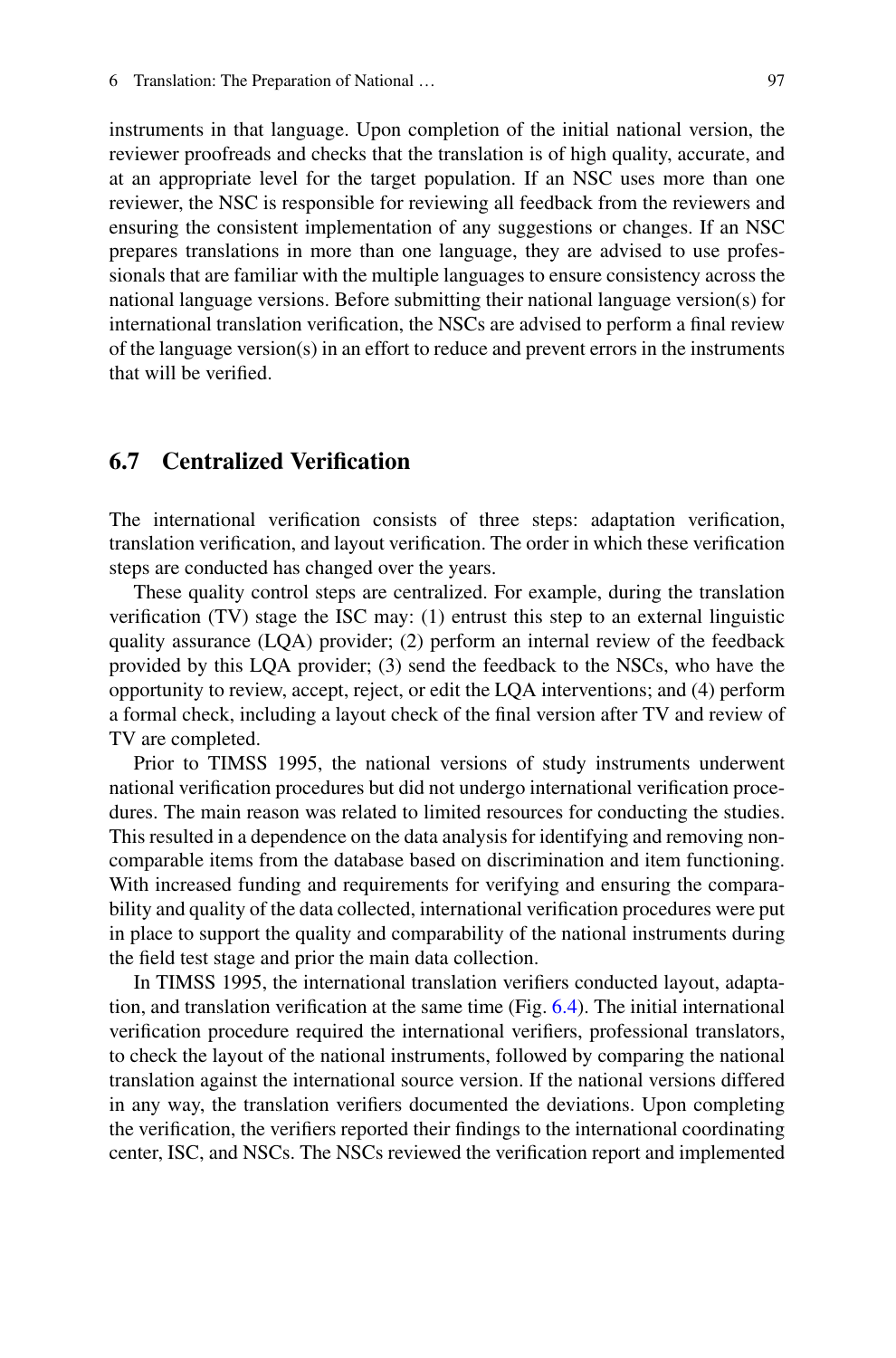

<span id="page-13-0"></span>**Fig. 6.4** Translation related steps in TIMSS 1995

the comments and suggestions that improved their national instruments. In addition, the verification reports were consulted during the data analysis when anomalies were found for possible translation related explanations.

With each new study and cycle, IEA's focus on ensuring the quality and comparability of the data evolved, leading to changes in the procedures. Starting with PIRLS 2006 (Malak and Trong [2007\)](#page-25-10) and the Second Information Technology in Education Study (SITES) 2006 (Malak-Minkiewicz and Pelgrum [2009\)](#page-25-11), the responsibility for layout verification shifted from the translation verifiers to the ISCs. This change in procedure (see Fig. [6.5\)](#page-13-1) occurred to allow the translation verifiers to focus more on ensuring the quality and comparability of national translations.

Starting with TIMSS 2007 (Johansone and Malak [2008\)](#page-24-12), the ISC also assumed the responsibility for adaptation verification. This change allowed the translation verifiers to further concentrate on the linguistic aspects.



<span id="page-13-1"></span>**Fig. 6.5** Translation related steps in PIRLS 2006 and SITES 2006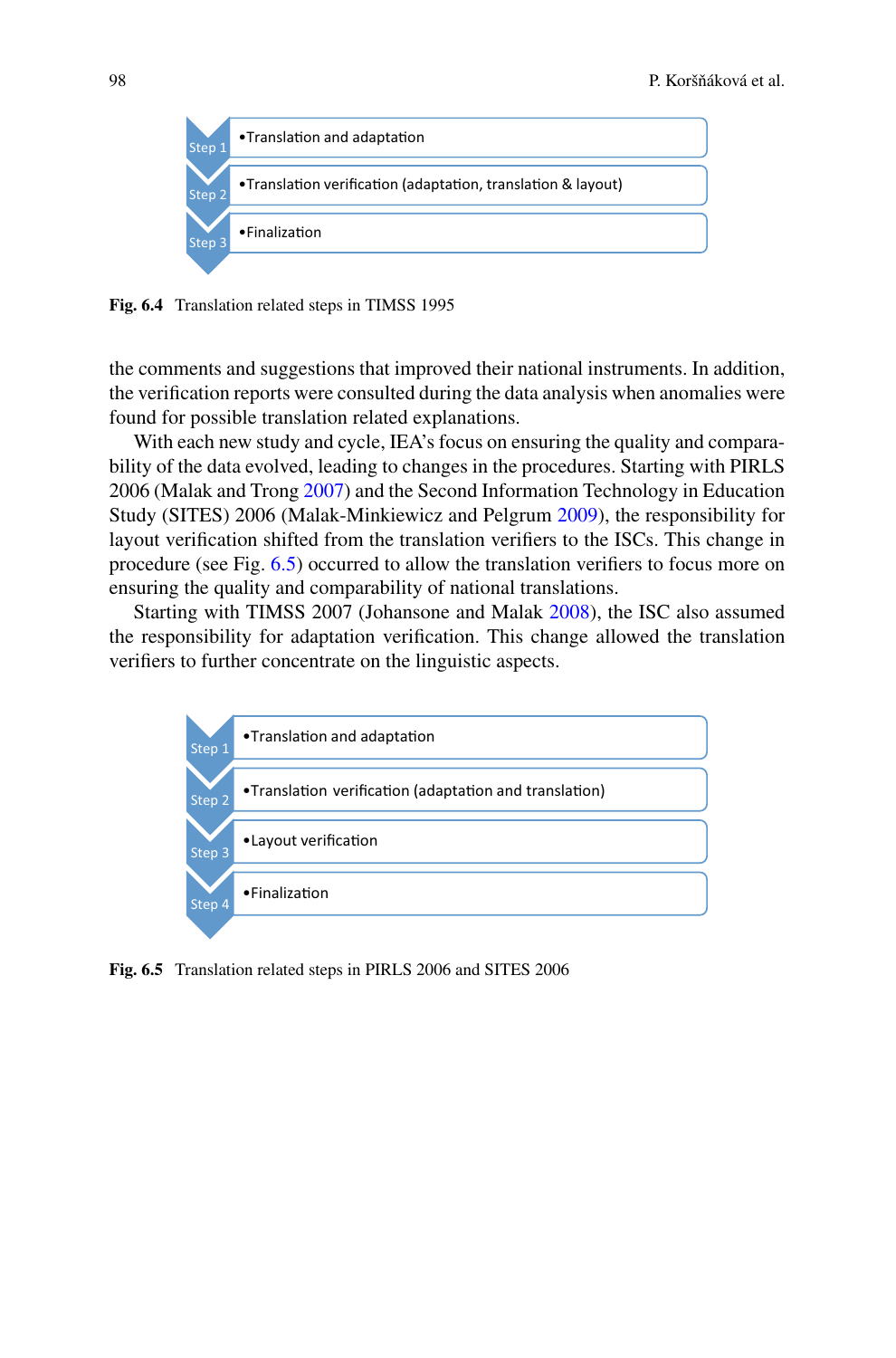

<span id="page-14-0"></span>**Fig. 6.6** Translation steps in TIMSS 2007

The separation of adaptation verification from translation verification led to the creation of two different pathways for the verification procedures. In the first case (e.g., as followed in TIMSS 2007; see Fig. [6.6\)](#page-14-0), translation verification is conducted first (for information how this situation is handled by verifiers, please see the code 4 description in Sect. [6.8\)](#page-15-0), followed by layout and adaptation verification. This option requires fewer resources and allows for a shorter timeline for completing the verification steps. One concern with this path involves situations when a national adaptation is not approved during adaptation verification and requires further changes. Upon approval of the revised adaptation, the sole responsibility for ensuring the quality of the revised translation resides with the NSC.

The second case (e.g., as followed in ICCS 2009; see Fig. [6.7\)](#page-14-1) starts with adaptation verification, then translation verification, followed by layout verification. This path requires more resources and time than the first path, but ensures that all adaptations are approved and the translations revised prior to translation verification. During translation verification, the translation verifiers review the approved adaptations ensuring the correctness of the documentation and implementation of the adaptation in the national instruments.



<span id="page-14-1"></span>**Fig. 6.7** Translation steps in ICCS 2009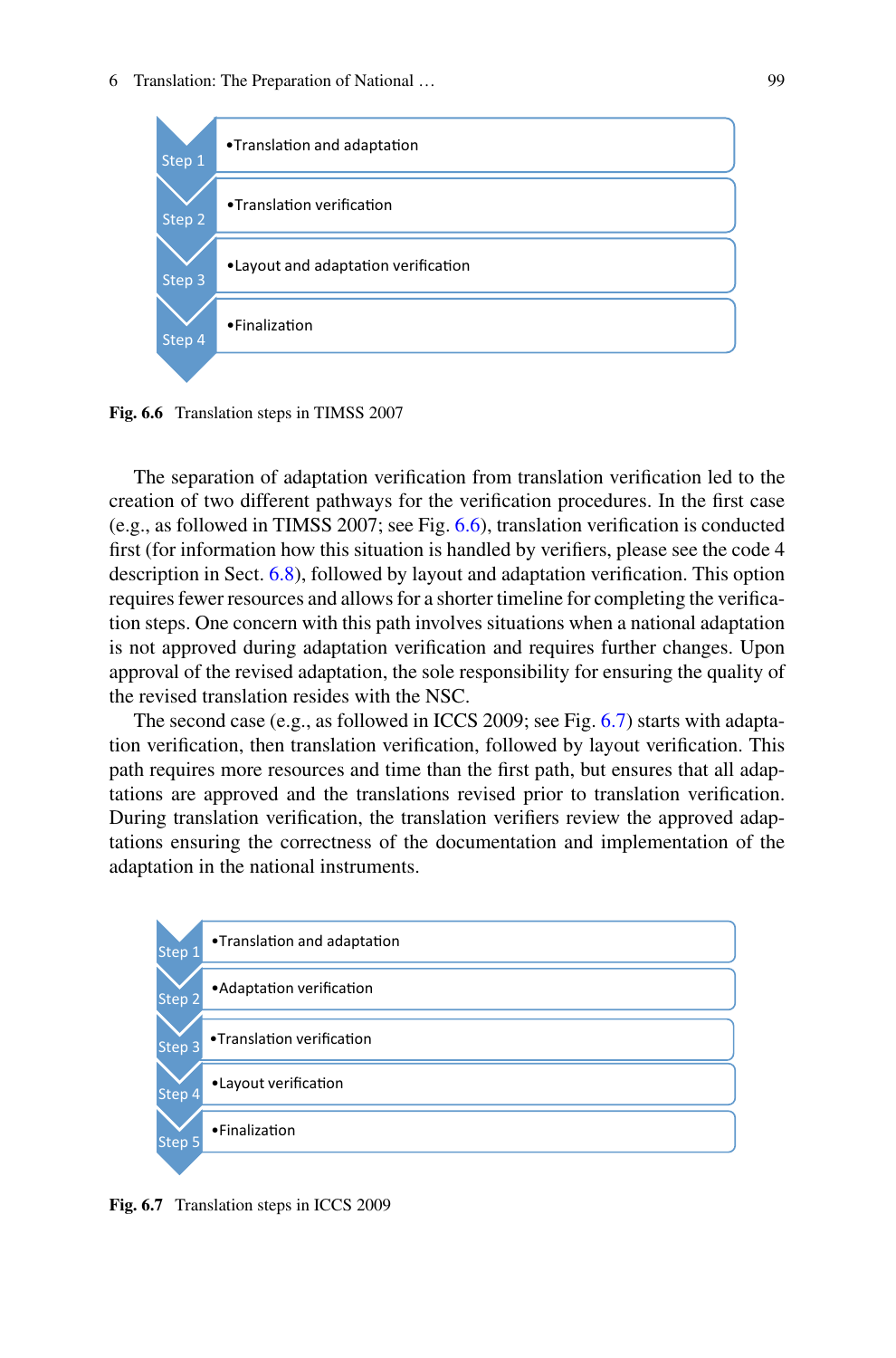# <span id="page-15-0"></span>**6.8 Translation Verifiers**

Unlike the test editors in early IEA studies, the external reviewers are linguists, not domain/content nor measurement experts, and so it is important that they judge on the linguistic aspect rather than making decisions on whether the changes that occur are appropriate.

The current IEA severity codes used by translation verifiers are:

*Code* 1 Major change or error: These changes could affect the results. Examples include incorrect ordering of choices in a multiple-choice item; omission of an item; or an incorrect translation that indicates the answer to the question.

*Code* 2 Minor change or error: These changes do not affect the results. Examples include spelling and grammar errors that do not affect comprehension; or extra spacing.

*Code* 3 Suggestions for alternative: The translation may be adequate, but the verifier suggests a different wording.

*Code* 4 Acceptable changes: Used to identify and document that national conventions have been properly documented and implemented.

If in doubt, verifiers are instructed to use Code 1? as an annotation so that the error or issue is referred to the ISC for further consultation.

If the translation verifier finds a change or error in the text while verifying the national version of the instruments, they are instructed to correct the error or add a suggestion and document the reason for the intervention. Included in the documentation of the intervention, the verifiers are to assign a code to indicate the perceived severity of the change or error corrected. A concern with the use of the severity code relates to their subjective nature. An example of this relates to the possibility that one verifier could list a grammar issue as a Code 1 error and another verifier could consider the same grammar issue to be a Code 2.

When reviewing the verifier feedback, the severity code does not inform the reader about the type of intervention performed, but does indicate the possible influence the error could have had on the item. For more information about the intervention, additional comments are added following the severity code.

IEA prepares clear and concise translation verification guidelines for the verifiers. Differences in verification style need to be kept to a minimum to avoid compounding the translator and verifier effects. It is the LQA provider's responsibility to: (1) adopt a coherent, prescriptive stance on procedures and their implementation; (2) supplement the IEA's guidelines with a face-to-face or a web-based training session for verifiers; (3) provide continuous technical and procedural support to verifiers; and (4) review the feedback provided by the verifiers, clear residual issues, and check the consistency of verifier interventions within and across instruments before returning the feedback to IEA for a second review.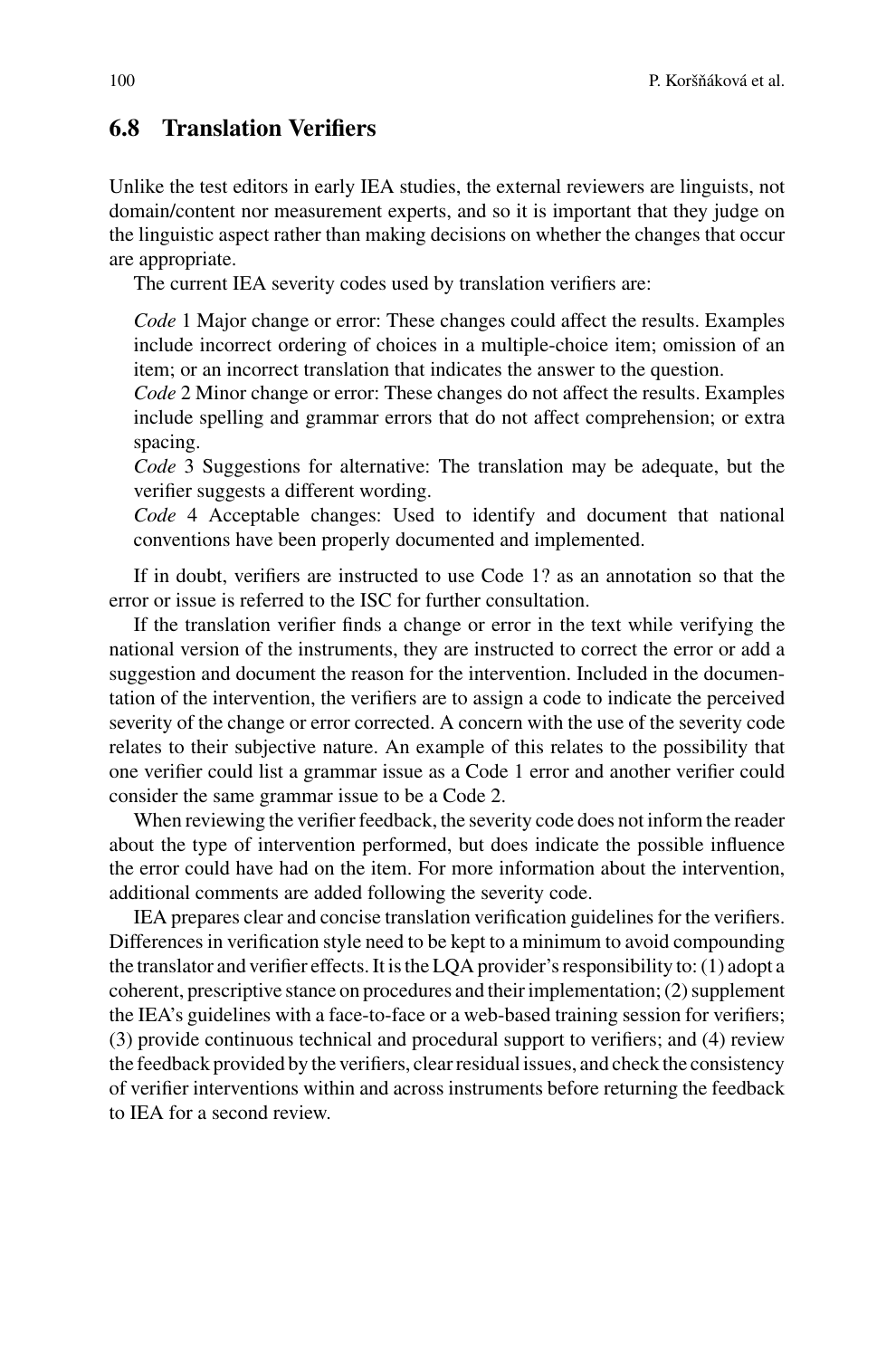6 Translation: The Preparation of National … 101

The face-to-face or web-based training sessions for verifiers typically consist of:

- a general presentation on the aims of IEA studies, and on IEA's general and project-specific standards as regards translation and adaptation;
- a presentation of the materials to be verified;
- a presentation of the verifiers' tasks;
- hands-on exercises based on a selection of items from the study under verification (here a variety of errors and/or controversial adaptations may be introduced and the verifiers asked to identify the problem and assign the appropriate code); and
- information about the technical characteristics of the tools, formats, or environment in which the verification needs to be performed.

After the training, when the national version is dispatched, the package sent to verifiers includes the project-specific verification guidelines made available by IEA, a link to a recorded webinar, and a link to a resource page with step-by-step instructions on how to verify cognitive tests and questionnaires.

To further reduce disparities between commenting styles, an additional measure was implemented during the TIMSS 2019 main study translation verification. The measure required translation verifiers to select an IEA severity code and category from drop-down menus followed by using a corresponding standardized comment for each problem spotted (see Table [6.1\)](#page-16-0).

| Category                           | Example of predefined standardized comment                                                                                                                                      |
|------------------------------------|---------------------------------------------------------------------------------------------------------------------------------------------------------------------------------|
| Formatting                         | Text not bolded/italicized/underlined/capitalized as in<br>source. Changed by verifier                                                                                          |
| Grammar                            | Prepositional error. Corrected by verifier<br>Syntax error. Corrected by verifier<br>Incorrect tense. Corrected by verifier<br>Alignment/agreement error. Corrected by verifier |
| Inconsistency                      | Translation inconsistent within item. "" Harmonized<br>by verifier<br>Translation inconsistent between items. ""<br>Harmonized by verifier                                      |
| Missing translation                | Omission of text. "" Added by verifier<br>Untranslated text. Translated by verifier                                                                                             |
| Punctuation, symbols, and spelling | Punctuation error. Corrected by verifier<br>Incorrect use of symbol in target. Corrected by verifier<br>Spelling error/typo. Corrected by verifier                              |

<span id="page-16-0"></span>**Table 6.1** Examples of standardized comments in each linguistic category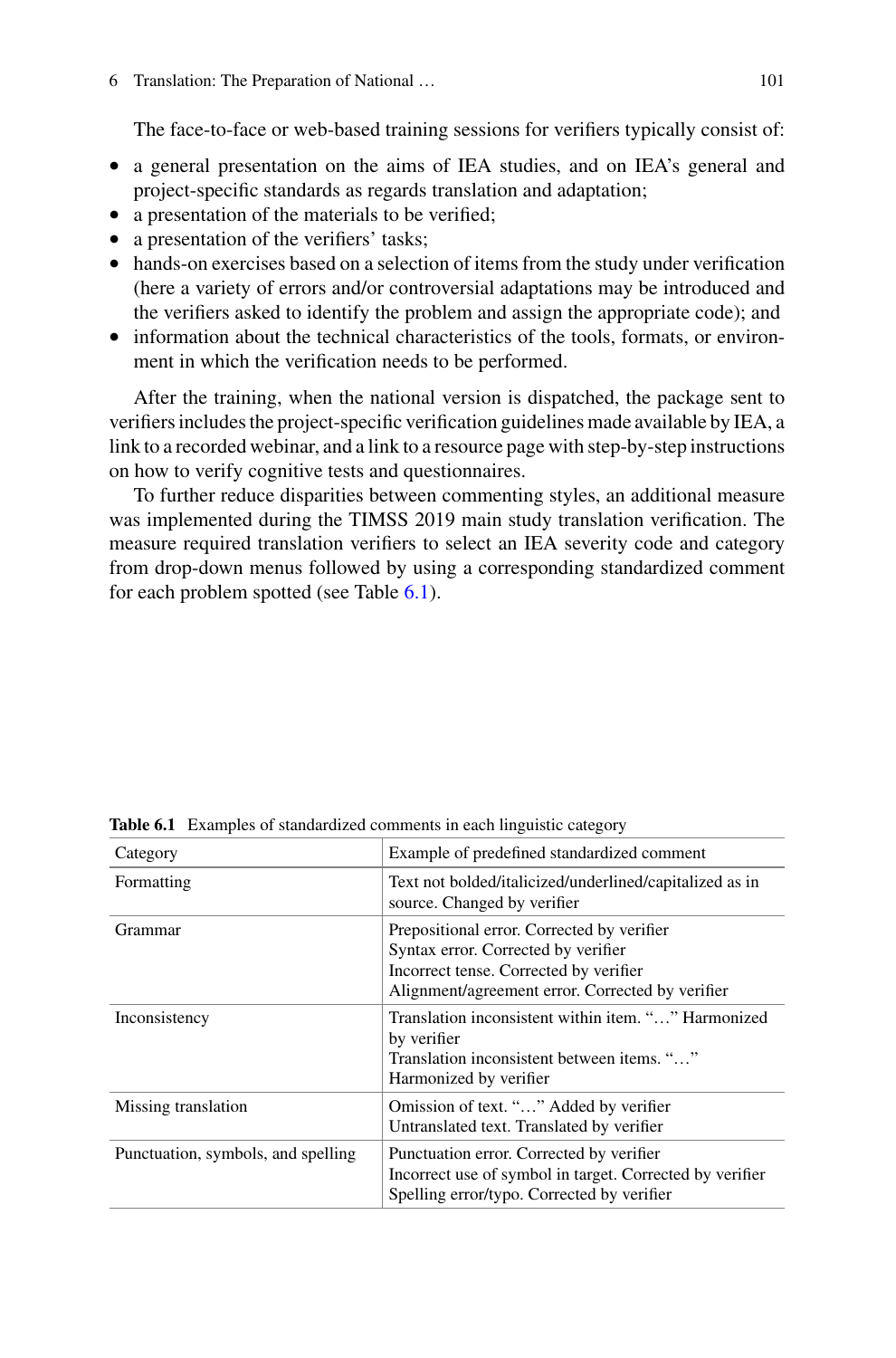#### **6.9 Layout Verification**

Since differences to the layout can also affect the international comparability of the data, the ISC conducts a verification of the national instrument layout. During layout verification, the national instruments are compared to the international instruments and any discrepancies are documented. The layout verifiers check items such as the pagination, page breaks, text formats, location of graphics, order of items, and response options. All differences found are documented and need to be corrected before the national instruments are sent for printing. The goal of layout verification is to ensure minimal deviations in the comparability of the layout of national instruments. Since different languages require a different amount of space and page sizes differ in some countries, the international version of the instruments is designed with extra space in the margins to accommodate the differences in text length and page sizes. These differences are taken into consideration during layout verification. In digital assessments, the layout verification is followed by the player review and then similar duplication (of USB display instead of printing the assessment booklets) and distribution.

### **6.10 Development Linked to Computer-Based Assessment**

As digital technologies have advanced since the millennium, the demand to use these technologies for large-scale educational assessment has increased (Walker [2017\)](#page-25-12).

While IEA has been investigating the role of information and communication technology (ICT) in teaching and its use by teachers and students for a long period (see Law et al. [2008\)](#page-25-13), the International Computer and Information Literacy Study (ICILS) 2013 and PIRLS 2016 were the first IEA studies to administer tests and questionnaires to students on computers. IEA contracted the development of ICILS  $2013$  to SoNET Systems,<sup>[5](#page-17-0)</sup> covering the costs related to the development of computerbased assessment (CBA), as well as its use for the data collection (head counts), but the ePIRLS 2016 instruments were developed in-house by IEA. From the experience gained while using the SoNET Systems platform for ICILS 2013, IEA saw the possibilities of using an online platform for instrument production and, combined with the knowledge of the process and procedures of instrument production for international studies, IEA began development of the IEA eAssessment system. For ePIRLS 2016, development began with the translation system. The goal was to create a system that was easy to use and incorporated all the basic functions needed for translating and adapting instruments through the stages of verification. From the experiences encountered during ePIRLS 2016, further improvements to the IEA eAssessment system were implemented for TIMSS 2019.

While descriptions of the immense potential and numerous advantages of technology-based assessments abound, the transition from pencil-and-paper tests

<span id="page-17-0"></span><sup>5</sup>SoNET was acquired by RM Results in 2019.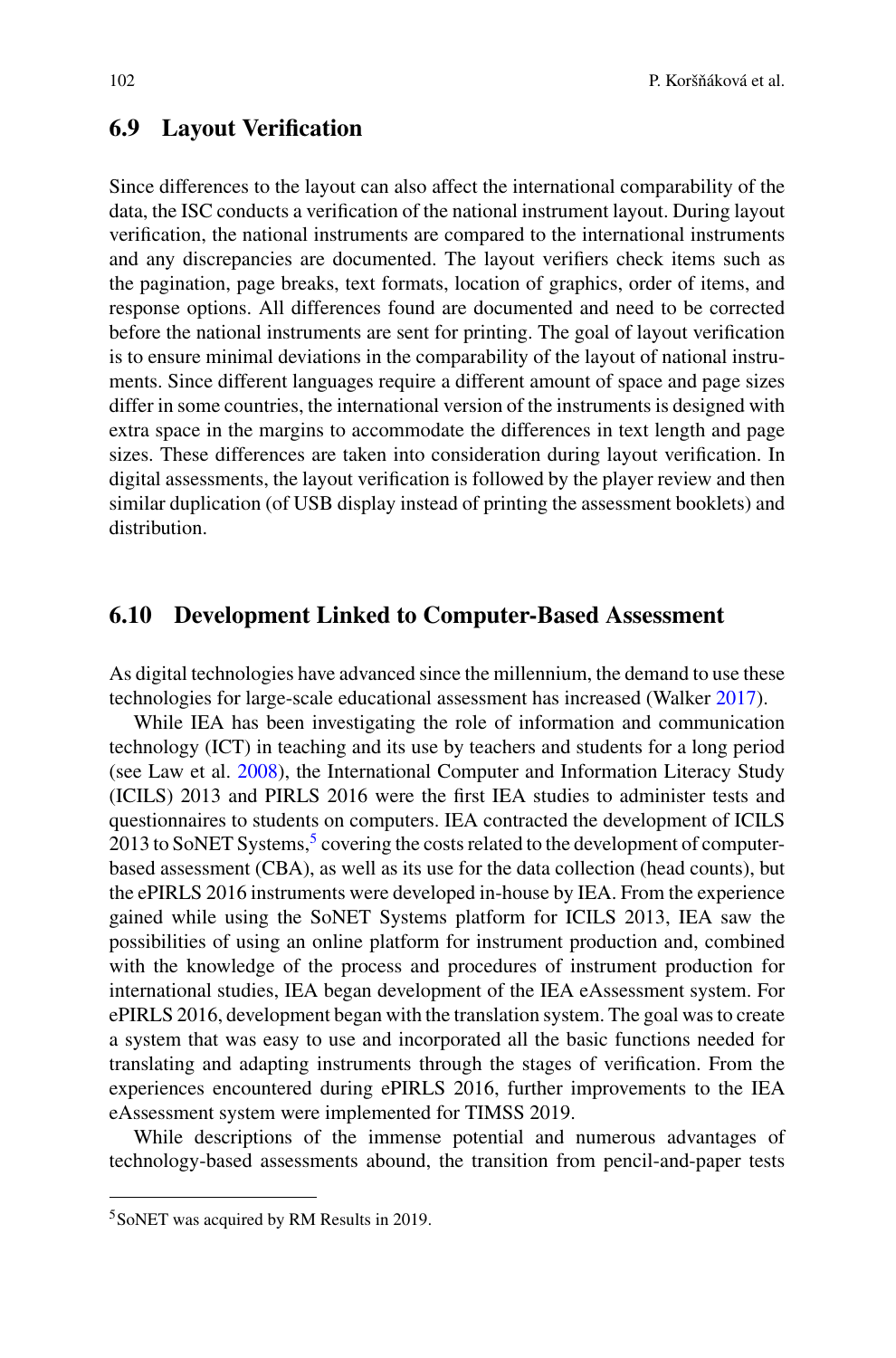to computer-delivered assessments has also given rise to considerable challenges. In the field of test translation and adaptation, this transition may have left some old school translators behind. At the same time, it has sometimes been experienced as a step backwards by professional language service providers. This is partly due to insufficient awareness of the complexity of translation/adaptation processes by system architects, who have frequently chosen to include some translation functionalities in the platform, but without giving consideration to exploring how the power of state-of-the-art translation technology could be harnessed. When discussing translation in computer-based delivery of cognitive assessment and questionnaires, Walker [\(2017,](#page-25-12) p. 249) stated that "at a minimum, a method should be available to replace text elements in the source/development language with translated/target equivalents."

This minimum approach fails to recognize that translation technology evolved considerably in the 1990s, and that computer-assisted translation tools (CAT tools) went mainstream by the end of the 20th century. Translation memories, term bases, spelling and grammar checkers, and style guides are functionalities that most professional translators use on a daily basis, so that, by the time international large-scale assessments transitioned to a computer environment, it had long become standard practice to use CAT tools to translate and verify pencil-and-paper tests.

So, when an e-assessment merely accommodates multilingual content but does not offer access to advanced translation technology, language service providers have to work without the tools of their trade. This often implies that achieving consistency becomes more work-intensive when producing or verifying translations in a computer-based testing platform than in word processing applications that allow the use of CAT tools.

Regardless of the authoring format, best practice in the localization industry is to separate text from layout. Translation editors do not handle layout and style (e.g., color, spacing, border thickness, or bullet formats); they handle only text. Untranslatable elements are kept separate from the translatable text, so that they cannot be altered during translation. These elements are merged with the translation at the end of the process.

Therefore, it is desirable to use adequate technology to extract translatable text from the source version. Layout markers are represented as locked tags that are easy to insert without being mishandled. Ideally, all elements that should not be translated or modified are either protected or hidden. Under these conditions, translators and verifiers can make full use of computer-aided translation tools to produce and edit text in their language. Once the text is translated and reviewed, the technology used for export can be used to seamlessly import the translation (the target version) back into the environment from which it was extracted, so that each text segment falls in the correct location.

At the same time, it is important that linguists and national reviewers can preview both the source version and their own work at any time, without file manipulation. It is necessary to preview the items in context because the translator needs to understand the task that respondents will be asked to perform. That is, the translator needs to read the entire stimulus and try to answer each question before translating it, and go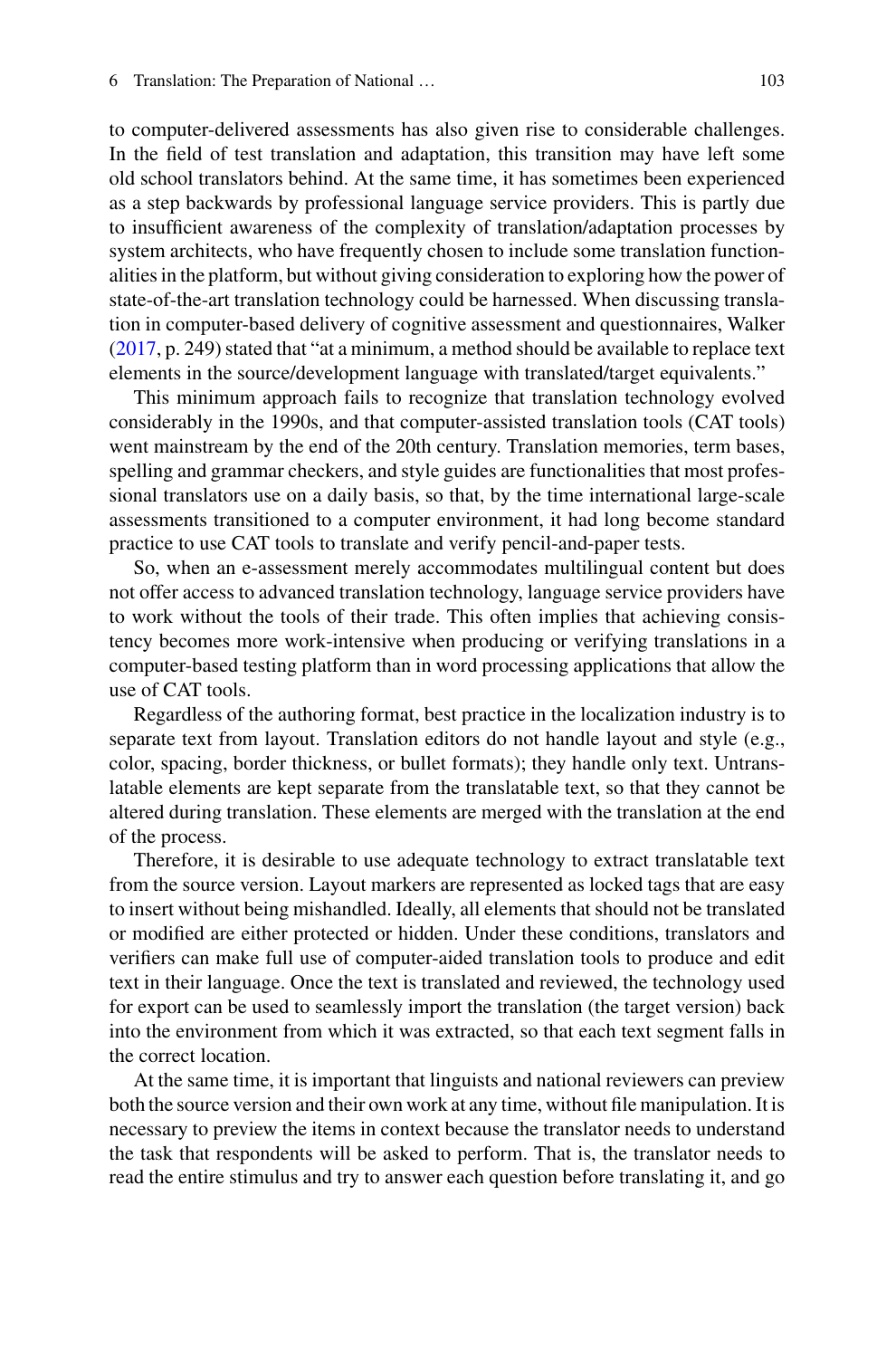through the exercise again with the translated unit, to make sure that it functions the same way in the target language.

Content that will be used over different publication channels (webpages, mobile apps, print, etc.) should ideally be produced independently from the delivery modes, following a single-source/multi-channel publishing approach.

The Online Translation System (OTS) in the IEA eAssessment platform is a work in progress. In its initial form, it was a repository for multiple language versions of survey instruments rather than a tool to perform quality assurance routines and equivalence checks. For ePIRLS 2016, the OTS met the minimum function of allowing editing and replacement of the text with a translated version, but did not allow for the use of CATs. In addition, the OTS had basic functions for documenting adaptations and comments to segments, quick review, and resolution of translation verifier feedback, accessing previews of the international or national version of the instruments, and exporting PDF version of the national instruments.

After ePIRLS 2016, IEA made further improvements to the OTS in preparation for TIMSS 2019. A few of these improvements included the addition of a basic export/import function that would allow for the use of CATs, improved options for documenting comments and adaptations and sharing of translations. Even though the system has improved, there is room for more improvements and the interaction between platform engineers and translation technologists aims to close the gap and gradually build up functionality that will make it possible to harness the power of state-of-the-art translation technology.

## **6.11 Reviewing Results of Translation and Verification Processes**

In our experience, quantifying the quality of a translation is difficult. The absence of comments may imply that the translation is near perfect, but it may also mean that the translation is so poor that it would make no sense to edit it. The item statistics have their own limitations, since a differential item functioning (DIF) can result from factors that are not related to translation, for example the curriculum and/or vocabulary used in textbooks, as well as their changes overtime. In addition, although item statistics may look acceptable, they do not indicate how the conveyed meaning was understood by respondents.

This can only be achieved by means of well-designed procedures that include multiple review loops aiding the focus, clarity, and fluency of the instruments. While test materials are skillfully crafted, they are not works of art, and there are usually multiple solutions to obtaining a satisfying target version. It is important that the experts involved in any stage appreciate the work already done, and build on it rather than change it according their particular language "taste." In most languages, grammar rules allow several possibilities, particularly as languages develop.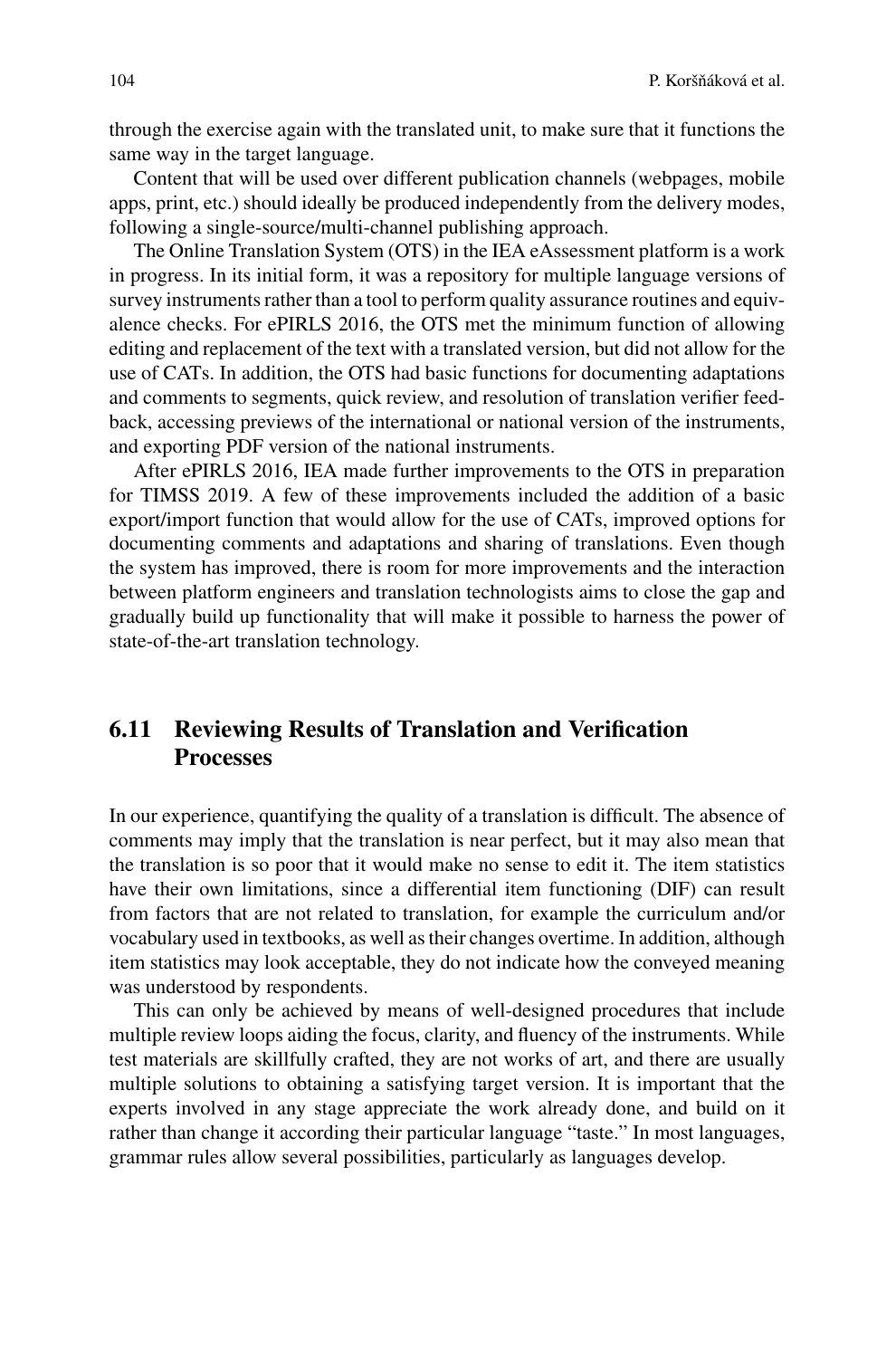The international versions of IEA study instruments are finalized after multiple iterations that involve country and international expert views. Assuming that the experts from participating countries have voiced their concerns, the resulting materials contain concepts and words that are translatable to the target languages and cultures. Nevertheless, it remains a demanding process to create a target version that would be true to the international source, while fulfilling other important criteria, such as the appropriateness for the target grade and the country context (including curricula represented in the textbooks and taught in schools). While the translation verifiers comment on the submitted target language versions from the linguistic perspective, and the international quality control observers comment on the instruments and manuals used in a particular target language from a user perspective (including some qualitative input from the respondents as observed during the testing sessions or interviewed school coordinators and test administrators). In IEA studies, national research coordinators (NRCs) hold the responsibility of finalizing the instruments they will use when implementing an IEA study. Therefore, the major review loop starts and ends with the dedicated NRCs.

To begin with, NRCs review and comment on the international version. Once this source is finalized and released, NRCs engage and orchestrate the production of target versions by involving linguists and educators. Upon completion, NRCs submit the target versions for international verification. The translation verifiers review and comment on the submitted target versions. Afterwards, the verification feedback is returned to the NRCs for their review and finalization of the target version. Then NRCs document their experience in survey activity questionnaires that serve as a base for further development and improvement of procedures.

In IEA's trend studies, there is another challenge: trend instruments. These instruments are administered across study cycles to measure change. Ideally, trend instruments should not change unless there is an objective reason, and language experts are discouraged to make any cosmetic or preferential changes. In TIMSS 2003, trend items made up approximately 22% of the grade 4 items and 40% of the grade 8 items. In PIRLS 2006, 40% of the passages were trend. During the TIMSS and PIRLS 2011 cycle, the amount of trend items was increased to  $60\%$  and this has persisted to the TIMSS 2019 and PIRLS 2021 cycles. To ensure that the trend instruments are not changed from one cycle to the next, during international translation verification the translation verifiers compare the text of the trend instruments against the version used in the previous cycle. The translation verifiers document all differences found between the versions for review by the NRCs and ISC. A thorough documentation of any change made during the national instrument production is key to preventing unnecessary changes.

At the same time, if, for example, the currency has changed in the target country, or if a spelling reform has been implemented, it may be necessary to update the trend item/s. At this point, based on our research into trend item modification in TIMSS 2015 and the consequent DIF implication, we see a beneficial effect of the modest actions taken by NRCs in order to cope with the changes in the educational context (Ebb et al. [2017\)](#page-24-13).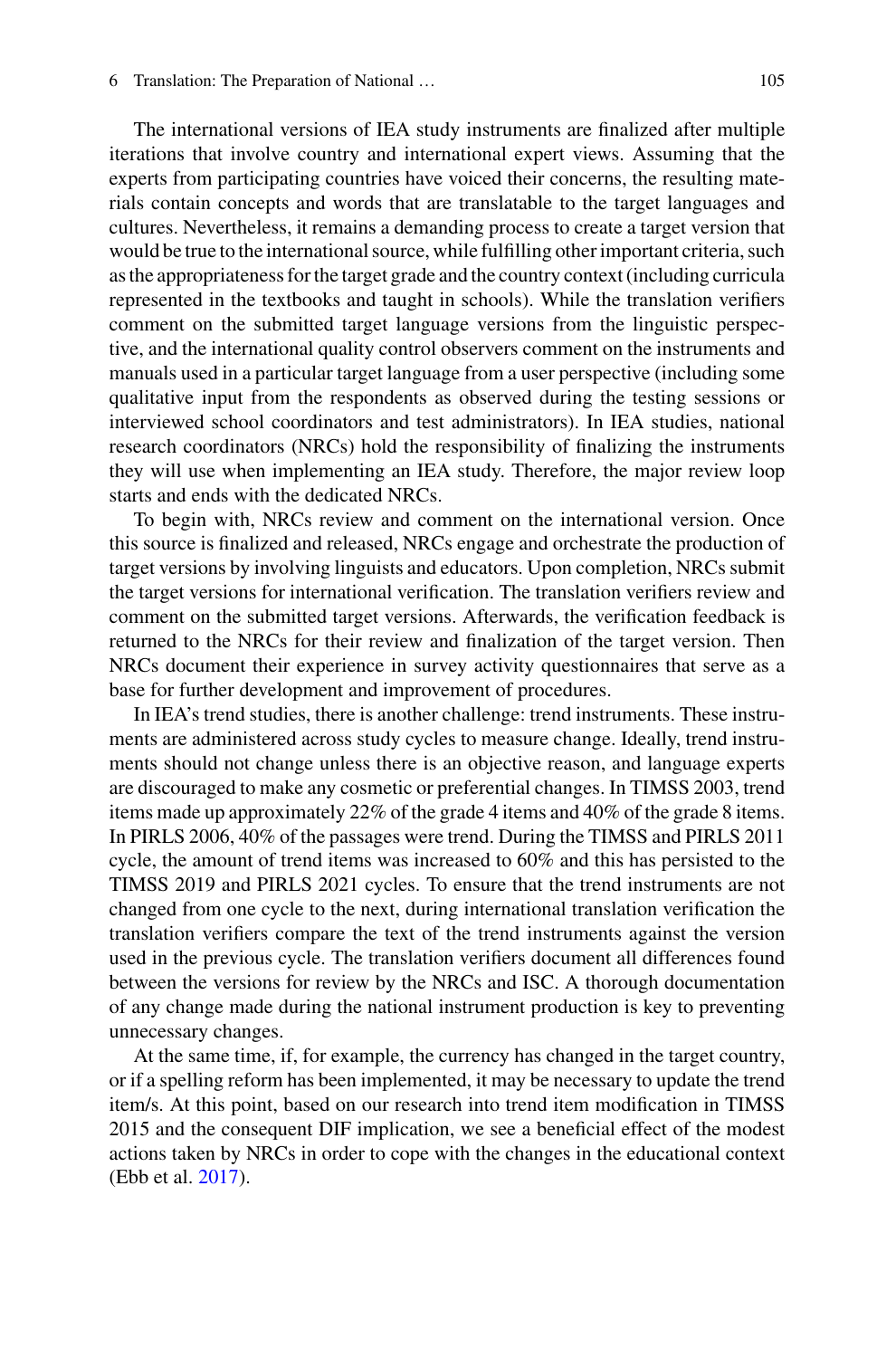With the shift to the digital environment, we expect CBA development to provide a new base of information allowing more to be learned about the actions taken by NRCs in modifying the trend items (or any wording used in previous studies cycles), as well as the impact on response rate and achievement in relation to the particular items.

#### **6.12 Procedure Chain and Timeline**

IEA studies (indeed, all ILSAs) only have limited time available for their development and implementation (Fig. [6.8\)](#page-21-0). The period available starts from the moment when the source version becomes available (released to participating countries) and must be finished at the moment when the target populations of students and related respondents (such as the parents of sampled students, teachers, and school principals) respond to the instruments.

The available time is shared by all key personnel engaged in the preparation of the national language(s) version(s) of assessment instruments. This includes NRCs, the translators and reviewers that work at a national level, IEA and ISC professionals, and expert translators performing the verification tasks. The reality resembles an assembly line, where any delay or misconduct in a single step affects the following step(s). This means that any time lost by a delayed submission of a language version can be covered by more support and swift accomplishment of the following step(s).



<span id="page-21-0"></span>**Fig. 6.8** Approximate instrument preparation timeline (based on use of printed booklets for TIMSS)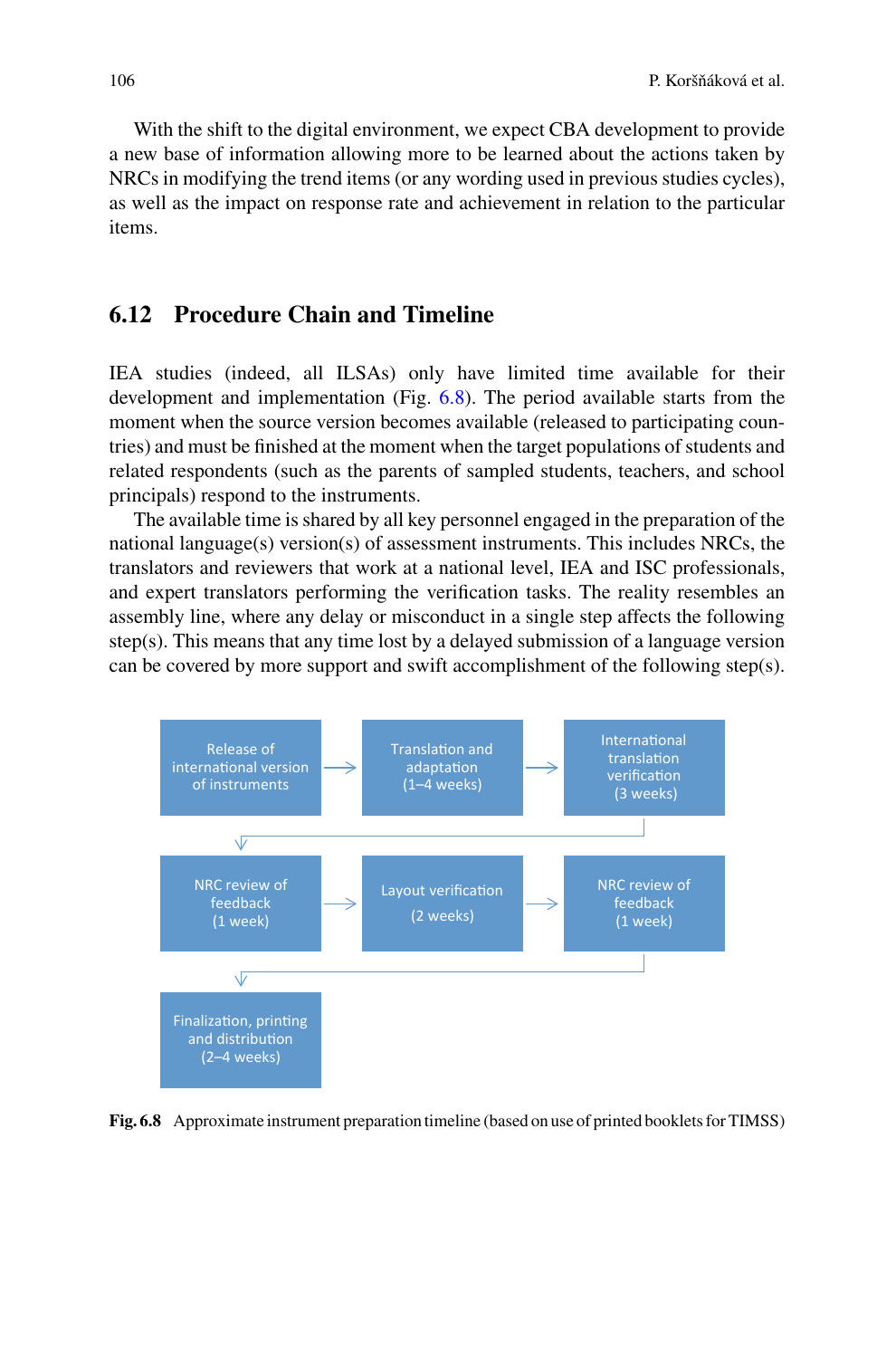6 Translation: The Preparation of National … 107



<span id="page-22-0"></span>**Fig. 6.9** TIMSS 2015 field test timeline



<span id="page-22-1"></span>**Fig. 6.10** TIMSS 2015 data collection timeline

For example, in the case of multiple national language versions of assessment instruments, these can be prepared in parallel at a country level step of translation and adaptation, and then reviewed for consistency (within and across languages) during the international translation verification. (Some examples of "real timelines" are shown in Figs.  $6.9$  and  $6.10$ .)

### **6.13 Conclusions**

Historically, participation in assessments that evaluate knowledge presupposes language proficiency, regardless of the evaluation domain. The Imperial examinations in Ancient China, a series of high-stakes tests accessible to all, were administered only in Mandarin. Acquiring advanced knowledge of the dominant language was a prerequisite toward success. A similar pattern could (and can) be observed in colonial and post-colonial states, where only the mastery of, for example, English, French, or Portuguese could open access to academic careers or high positions in the civil service: good results in admission exams taken in these colonial languages are/were regarded as a proof of competence.

In the case of IEA studies, it is of the utmost importance to diminish the impact of limitations in language proficiency that prevent participating students from demonstrating their content domain-related knowledge and their thinking skills, and hinder their engagement in responding to background and context questions expressing their own experience, attitudes, and opinions.

The review loop (see Figs.  $6.1, 6.7,$  $6.1, 6.7,$  $6.1, 6.7,$  and  $6.8$ ), has been helpful in continuous development and improvement of the processes involved in producing the target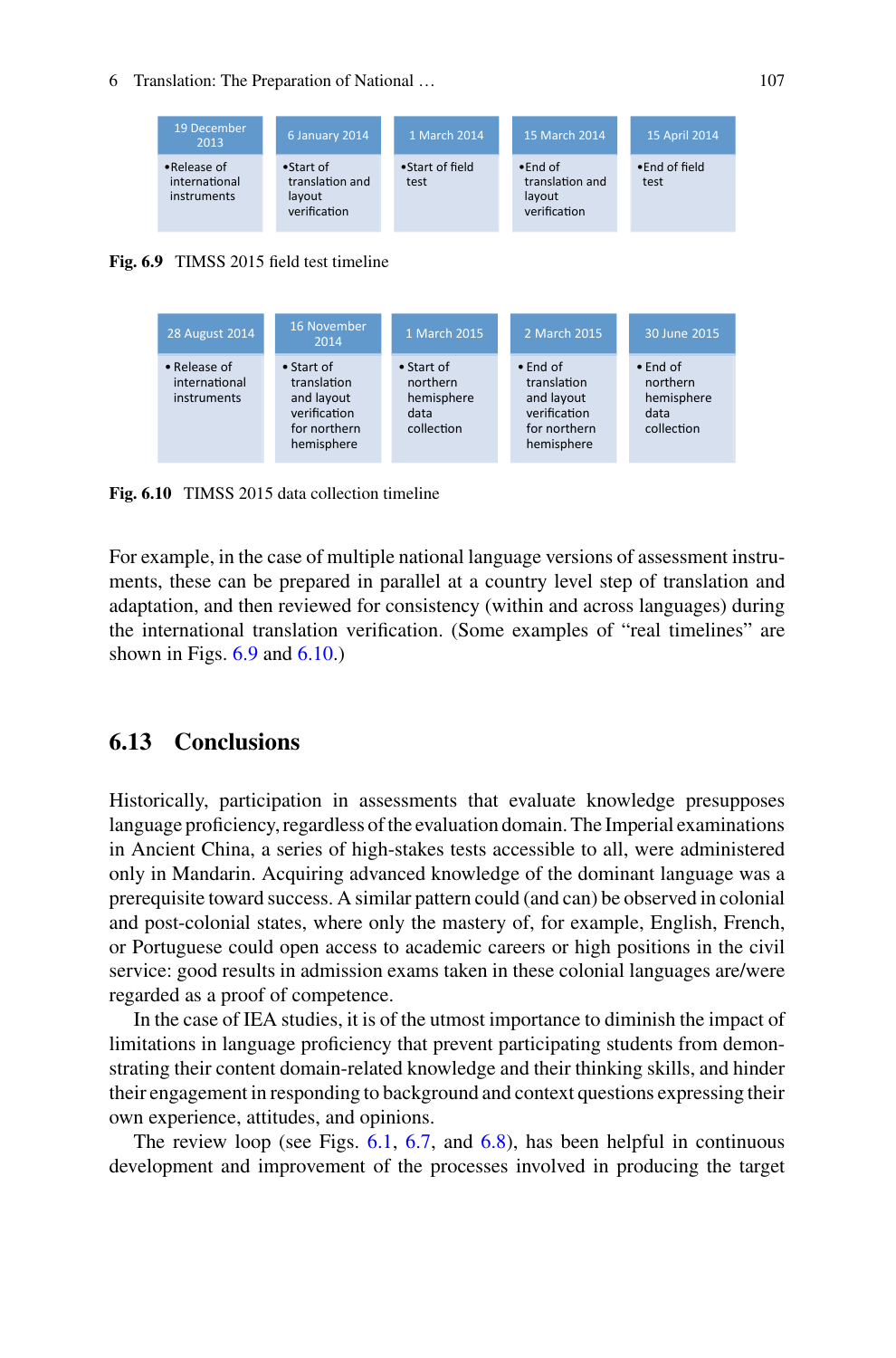language instrument versions, enabling focus on the key aspects of the perceived and expected quality of the target versions of the international instruments.

The role of translation verifiers has evolved; verifiers can now concentrate on the linguistic aspects of the translations (with less need to look at layout and no need to judge the adequacy of adaptations), and, consequently, their comments have become more precise. It is also noteworthy that the numerous consecutive steps in elaborating a target version that strikes a good balance between faithfulness to the source and fluency in the target language are increasingly regarded as a collaborative effort rather than a system of checks and balances. The different players are less inclined to express their input in terms of errors, issues, or corrections, and more inclined to describe them in terms of semantic equivalence with the international source. While there is still room for improvement, it is clear that sophisticated translation, adaptation, review, and verification procedures have progressively generated a collective focus on maximizing comparability, as well as increasing reliability and validity, which has proven effective. The use of technology and development of tailored online translation systems can contribute here, by guiding and streamlining the workflow and by guarding consistency and eliciting inputs from the engaged professionals.

While engagement of particular stakeholders and professionals involved in the production of national instruments (translators, proofreaders, researchers, teachers, and administrators) is necessary, it is also important to facilitate their collaboration. In addition, cross-border collaboration has proved to be highly beneficial, since more eyes can see and eliminate more obvious mistakes, and more experience and viewpoints across different contexts can contribute to revealing incorrect assumptions and errors that would not be spotted otherwise.

Dealing with a matter as sensitive, abstract, and fluid as language benefits from a set of simple rules to deal with complexity and actions driven by common sense that all experts engaged can adopt and adhere to.

#### **References**

- <span id="page-23-2"></span>Ainley, J., Keeves, J., Lokan, J., Lietz, P., Masters, G., & Thomson, S. (2011). The contribution of IEA research studies to Australian education. In C. Papanastasiou, T. Plomp & E. C. Papanastasiou (Eds.), *IEA 1958–2008: 50 years of experiences and memories* (pp. 317–372). Amsterdam, the Netherlands: IEA. Retrieved from [https://www.iea.nl/publications/iea-reference/iea-1958–2008.](https://www.iea.nl/publications/iea-reference/iea-1958%e2%80%932008)
- <span id="page-23-4"></span>Banks, K. (2006). A comprehensive framework for evaluating hypotheses about cultural bias in educational testing. *Applied Measurement in Education, 19*(2), 115–132.
- <span id="page-23-0"></span>Brislin, R. W. (1970). Back translation for cross-cultural research. *Journal of Cross-Cultural Psychology, 1*(3), 185–216.
- <span id="page-23-1"></span>Brislin, R. W. (1976). Comparative research methodology: Cross-cultural studies. *International Journal of Psychology, 11*(3), 215–229.
- <span id="page-23-3"></span>Dept, S., Ferrari, A., & Halleux, B. (2017). Translation and cultural appropriateness of survey material in large-scale assessments. In P. Lietz, J. Cresswell, K. Rust, & R. Adams (Eds.), *Implementation of large-scale education assessments* (pp. 168–191). Chichester, UK: Wiley.
- <span id="page-23-5"></span>Ebbs, D., & Friedman, T. (2015). Translation and verification of ICILS 2013 instruments. In J. Fraillon, W. Schulz, T. Friedman, J. Ainley & E. Gebhardt (Eds.), *ICILS 2013 technical report*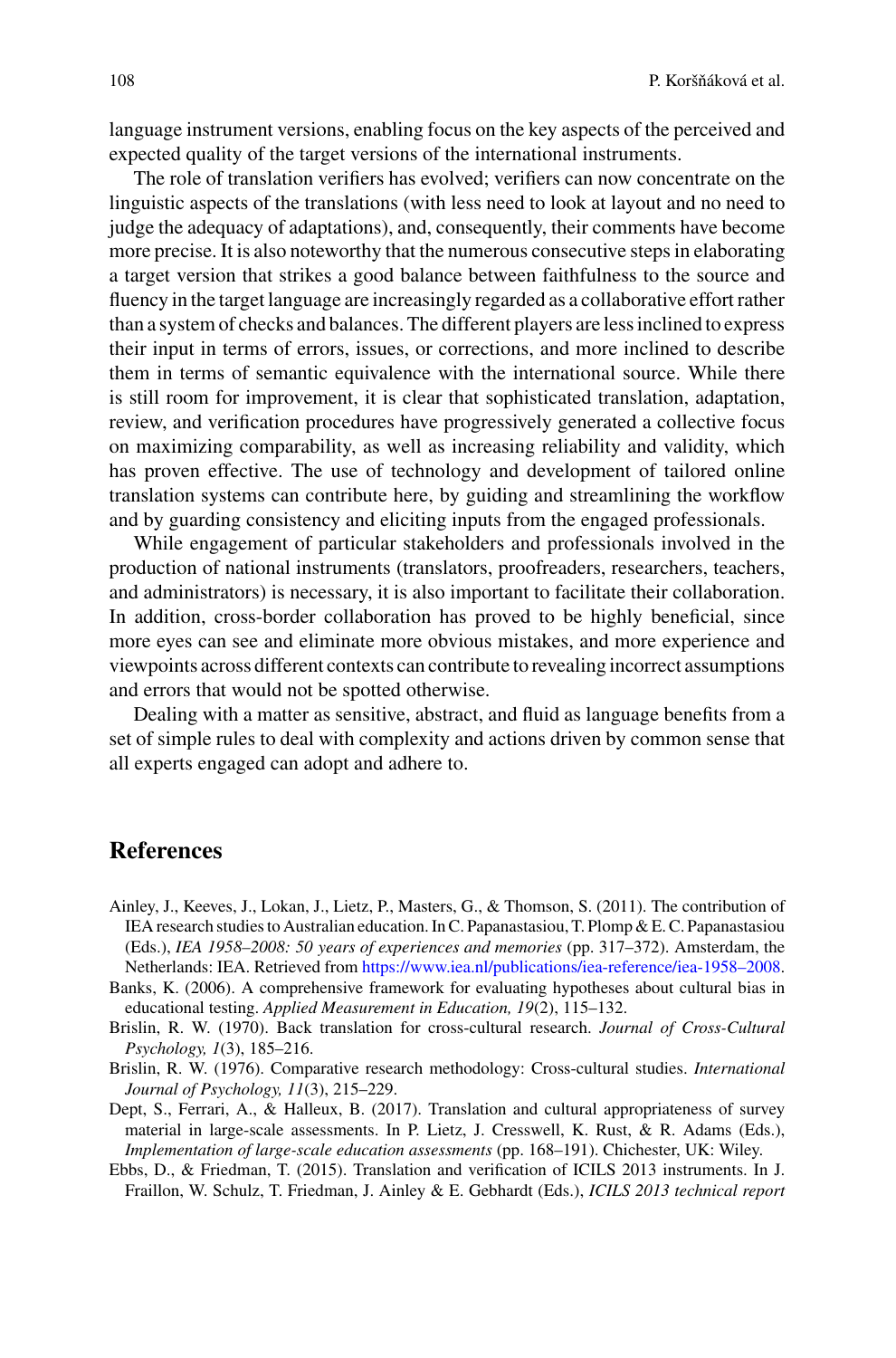[\(pp. 55–66\). Amsterdam, the Netherlands: IEA. Retrieved from](https://www.iea.nl/publications/technical-reports/icils-2013-technical-report) https://www.iea.nl/publications/ technical-reports/icils-2013-technical-report.

- <span id="page-24-10"></span>Ebbs, D., & Korsnakova, P. (2016). Translation and translation verification for TIMSS 2015. In M. O. Martin, I. V. S. Mullis & M. Hooper (Eds.), *Methods and procedures in TIMSS 2015* (pp. 7.1– 7.16). Chestnut Hill, MA: TIMSS & PIRLS International Study Center, Boston College. Retrieved from [https://www.iea.nl/publications/technical-reports/methods-and-procedures-timss-2015.](https://www.iea.nl/publications/technical-reports/methods-and-procedures-timss-2015)
- <span id="page-24-11"></span>Ebbs, D., & Wry, E. (2017). Translation and layout verification for PIRLS 2016. In M. O. Martin, I. V. S. Mullis & M. Hooper (Eds.), *Methods and procedures in PIRLS 2016* (pp. 7.1– 7.15). Chestnut Hill, MA: TIMSS & PIRLS International Study Center, Boston College. Retrieved from [https://www.iea.nl/publications/study-reports/international-reports-iea-studies/](https://www.iea.nl/publications/study-reports/international-reports-iea-studies/methods-and-procedures-pirls-2016) methods-and-procedures-pirls-2016.
- <span id="page-24-13"></span>Ebbs, D., Desa, D., & Korsnakova, P. (2017). DIF study on the effects of item modifications based on the TIMSS trend items. Poster presentation. In *Program 7th IEA International Research Conference 2017, 28–30 June 2017, Faculty of Education, Charles University, Prague, Czech Republic* [\(p. 73\). Amsterdam, the Netherlands: IEA. Retrieved from](https://www.iea.nl/sites/default/files/2019-04/IRC%202017%20Program.pdf) https://www.iea.nl/sites/def ault/files/2019-04/IRC%202017%20Program.pdf.
- <span id="page-24-9"></span>Eco, U. (2003). *Dire quasi la stessa cosa. Esperienze di traduzione*. Milan, Italy: Biompani. English translation: Eco, U. (2008). *Experiences in translation*, Toronto, Canada: University of Toronto Press.
- <span id="page-24-1"></span>Ferrer, A. T. (2011). Experiencing the world as an educational laboratory. In C. Papanastasiou, T. Plomp, & E. C. Papanastasiou (Eds.), *IEA 1958–2008: 50 years of experiences and memories*. [Nicosia, Cyprus: Cultural Center of the Kykkos Monastery.](https://www.iea.nl/publications/iea-reference/iea-1958-2008) https://www.iea.nl/publications/ieareference/iea-1958-2008.
- <span id="page-24-0"></span>Foshay, A. W. (1962). The background and the procedures of the Twelve-Country Study. In A. W. Foshay, R. L. Thorndike, F. Hotyat, D. A. Pidgeon, & D. A. Walker (Eds.), *Educational achievements in thirteen-year-olds in twelve countries*(pp. 7–19). Hamburg, Germany: UNESCO Institute of Education, UNESCO. [https://www.iea.nl/publications/publications/educational-ach](https://www.iea.nl/publications/publications/educational-achievements-thirteen-year-olds-twelve-countries) ievements-thirteen-year-olds-twelve-countries.
- <span id="page-24-2"></span>Hambleton, R. K. (1992). *Translating achievement tests for use in cross-national studies*(Doc. Ref.: ICC454/NRC127). Report prepared for IEA, New York, NY, and NCES, Washington, DC, Laboratory of Psychometric and Evaluative Research Report No. 241, University of Massachusetts, School of Education, Amherst, MA. [https://files.eric.ed.gov/fulltext/ED358128.pdf.](https://files.eric.ed.gov/fulltext/ED358128.pdf)
- <span id="page-24-4"></span>Hambleton, R. K. (2002). Adapting achievement tests into multiple languages for international assessments. In A. C. Porter & A. Gamoran (Eds.), *Methodological advances in cross national surveys of educational achievement* (pp. 58–79). Washington, DC: National Academy Press.
- <span id="page-24-3"></span>Hambleton, R. K., & Patsula, L. N. (1999). Increasing the validity of adapted tests: Myths to be avoided and guidelines for improving test adaptation practices. *Journal of Applied Testing Technology, 1*(1), 1–13. Retrieved from [http://www.jattjournal.com/index.php/atp/article/view/](http://www.jattjournal.com/index.php/atp/article/view/48345) 48345.
- <span id="page-24-5"></span>Hambleton, R. K., Merenda, P. F., & Spielberger, C. D. (2005). *Adapting educational and psychological tests for cross-cultural assessment*. Mahwah, NJ: Lawrence Erlbaum Associates.
- <span id="page-24-6"></span>Harkness, J. A. (2003). Questionnaire translation. In J. A. Harkness, F. J. R. van de Vijver, & P. P. Mohler (Eds.), *Cross-cultural survey methods* (pp. 33–56). Hoboken, NJ: Wiley.
- <span id="page-24-7"></span>Harkness, J. A. (2007). Improving the comparability of translations. In R. Jowell, C. Roberts, R. Fitzgerald, & G. Eva (Eds.), *Measuring attitudes cross-nationally: Lessons from the European Social Survey* (pp. 79–93). Los Angeles, CA: Sage.
- <span id="page-24-8"></span>Iliescu, D. (2017). *Adapting tests in linguistic and cultural situations*. New York, NY: Cambridge University Press.
- <span id="page-24-12"></span>Johansone, I., & Malak, B. (2008). Translation and national adaptations of the TIMSS 2007 assessment and questionnaires. In J. F. Olson, M. O. Martin, & I. V. S. Mullis (Eds.), *TIMSS 2007 technical report* (pp. 63–75). Chestnut Hill, MA: TIMSS & PIRLS International Study Center, [Boston College. Retrieved fromhttps://www.iea.nl/publications/technical-reports/timss-2007-tec](https://www.iea.nl/publications/technical-reports/timss-2007-technical-report) hnical-report.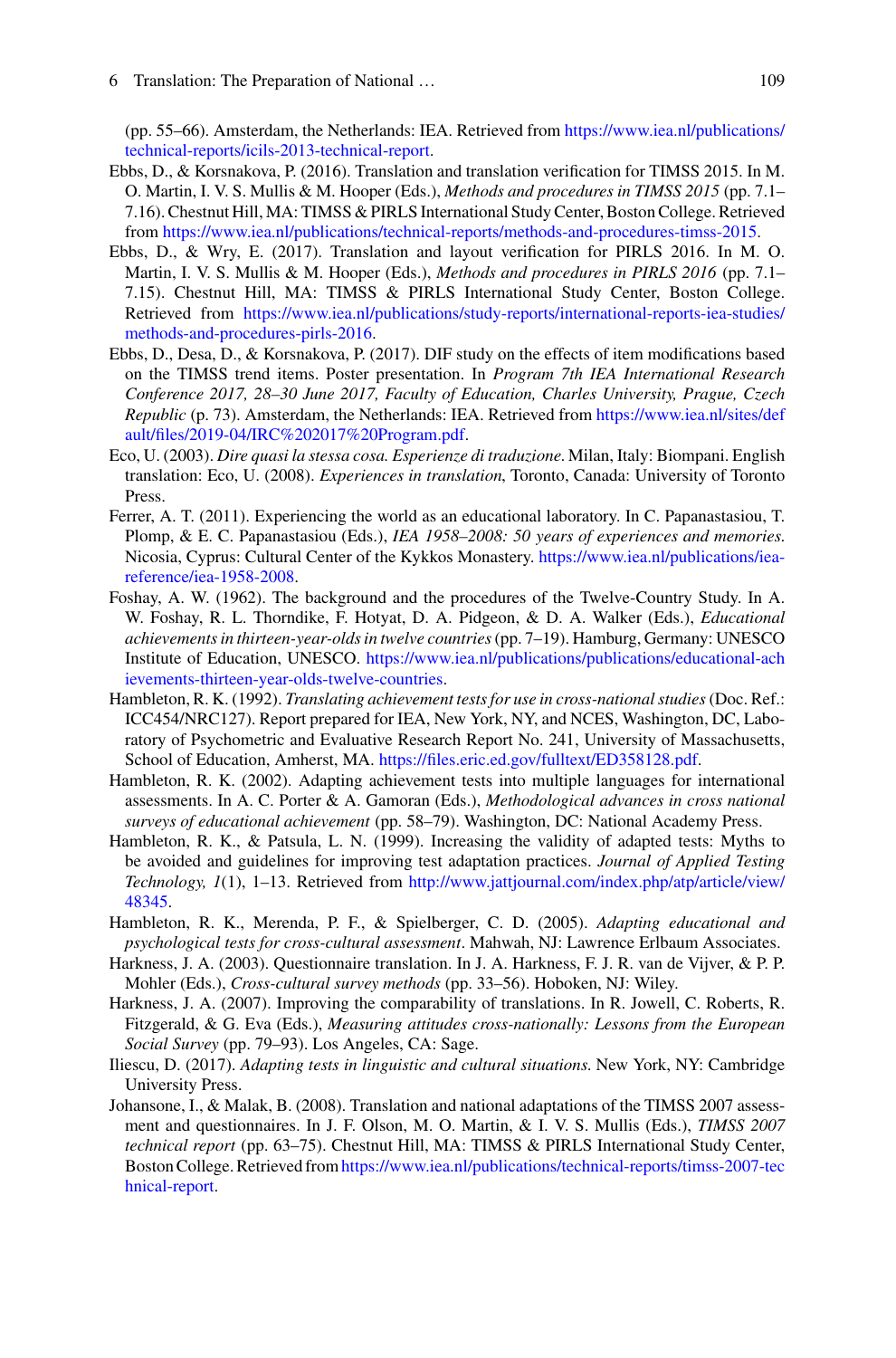- <span id="page-25-5"></span>Joldersma, K. J. (2004). *Cross-linguistic instrument comparability*. Unpublished manuscript, [Michigan State University, East Lansing, MI. Retrieved from](https://education.msu.edu/cepse/mqm/documents/KJ.pdf) https://education.msu.edu/cepse/ mqm/documents/KJ.pdf.
- <span id="page-25-13"></span>Law, N., Pelgrum, W., & Plomp, T. (Eds.). (2008). *Pedagogy and ICT use in schools around the world. Findings from the IEA SITES 2006 Study.* Hong Kong: CERC-Springer. Retrieved from [https://www.iea.nl/publications/study-reports/international-reports-iea-studies/](https://www.iea.nl/publications/study-reports/international-reports-iea-studies/pedagogy-and-ict-use-schools-around) pedagogy-and-ict-use-schools-around.
- <span id="page-25-10"></span>Malak, B., & Trong, K. L. (2007) Translation and translation verification of the PIRLS reading assessment and questionnaires. In M. O. Martin, I. V. S. Mullis, & A. M. Kennedy (Eds.), *PIRLS 2006 technical report* (pp. 49–60). Chestnut Hill, MA: TIMSS & PIRLS International Study Center, Boston College. Retrieved from [https://www.iea.nl/publications/technical-reports/pirls-](https://www.iea.nl/publications/technical-reports/pirls-2006-technical-report)2006-technical-report.
- <span id="page-25-7"></span>Malak, B., Yu, A., Schulz, W., & Friedman, T. (2011). Translation and national adaptations of ICCS 2009 instruments. In W. Schulz, J. Ainley, & J. Fraillon (Eds.), *ICCS 2009 technical report* [\(pp. 51–58\). Amsterdam, the Netherlands: IEA. Retrieved from](https://www.iea.nl/publications/technical-reports/iccs-2009-technical-report) https://www.iea.nl/publications/ technical-reports/iccs-2009-technical-report.
- <span id="page-25-11"></span>Malak-Minkiewicz, B., & Pelgrum, W. J. (2009). Translation, national adaptation, and verification. In R. Carstens & W. J. Pelgrum (Eds.), Second Information Technology in Education Study: SITES 2006 technical report (pp. 41–46). Amsterdam, the Netherlands: IEA. Retrieved from [https://www.iea.nl/publications/technical-reports/second-information-tec](https://www.iea.nl/publications/technical-reports/second-information-technology-education-study-technical-report) hnology-education-study-technical-report.
- <span id="page-25-3"></span>Martin, M. O., Rust, K., & Adams, R. J. (Eds.). (1999). *Technical standards for IEA studies*. [Amsterdam, the Netherlands: IEA. Retrieved from](https://www.iea.nl/publications/iea-reference/technical-standards-iea-studies) https://www.iea.nl/publications/iea-reference/ technical-standards-iea-studies.
- <span id="page-25-2"></span>Maxwell, B. (1996). Translation and cultural adaptation of the survey instruments. In M. O. Martin & D. L. Kelly (Eds.), *Third International Mathematics and Science Study (TIMSS) technical report. Volume I: Design and development* (pp. 8.1–8.10). Chestnut Hill, MA: Boston College. Retrieved from [https://www.iea.nl/publications/publications/third-international-mathematics-and-science](https://www.iea.nl/publications/publications/third-international-mathematics-and-science-study-technical-report-volume)study-technical-report-volume.
- <span id="page-25-8"></span>Noveanu, G. N., Friedman, T., & Köhler, H. (2018). Translation and national adaptations of ICCS instruments. In W. Schulz, R. Carstens, B. Losito, & J. Fraillon (Eds.), *ICCS 2016 technical report* [\(pp. 33–41\). Amsterdam, the Netherlands: IEA. Retrieved from](https://www.iea.nl/publications/technical-reports/iccs-2016-technical-report) https://www.iea.nl/public ations/technical-reports/iccs-2016-technical-report.
- <span id="page-25-6"></span>OECD. (2016). *PISA 2018 translation and adaptation guidelines*. National Project Managers' Meeting, Bangkok, Thailand, March 2013. First Meeting of the PISA 2018 National Project Managers, 14–18 March 2016, Prague, Czech Republic. Paris, France: OECD. Retrieved from [https://www.oecd.org/pisa/pisaproducts/PISA-2018-TRANSLATION-AND-](https://www.oecd.org/pisa/pisaproducts/PISA-2018-TRANSLATION-AND-ADAPTATION-GUIDELINES.pdf)ADAPTATION-GUIDELINES.pdf.
- <span id="page-25-0"></span>Poortinga, Y. H. (1975). Limitations on international comparison of psychological data.*Nederlandse Tijdschrift voor de Psychologie, 30,* 23–29.
- <span id="page-25-1"></span>Poortinga, Y. H. (1995). Cultural bias in assessment: Historical and thematic issues. *European Journal of Psychological Assessment, 11*(3), 140–146.
- <span id="page-25-4"></span>Van de Vijver, F., He, J., & Kulikova, A. (2017). Response styles in cross-cultural perspective: TIMSS and PIRLS. In *Keynote presented at the 7th IEA International Research Conference 2017, Prague, Czech Republic [webpage]*. Amsterdam, The Netherland: IEA. Retrieved from [https://www.iea.nl/index.php/publications/keynotes/response-styles-cross-cultural-perspective.](https://www.iea.nl/index.php/publications/keynotes/response-styles-cross-cultural-perspective)
- <span id="page-25-12"></span>Walker, M. (2017). Computer-based delivery of cognitive assessment and questionnaires. In P. Lietz, J. Cresswell, K. Rust, & R. Adams (Eds.), *Implementation of large-scale education assessments* (pp. 231–252). Chichester, UK: Wiley.
- <span id="page-25-9"></span>Yu, A., & Ebbs, D. (2012). Translation and translation verification. In M. O. Martin & I. V. S. Mullis (Eds.), *Methods and procedures in TIMSS and PIRLS 2011* (pp. 1–13). Chestnut Hill, MA: TIMSS & PIRLS International Study Center, Boston College. Retrieved from https://www. [iea.nl/publications/technical-reports/methods-and-procedures-timss-and-pirls-2011.](https://www.iea.nl/publications/technical-reports/methods-and-procedures-timss-and-pirls-2011)